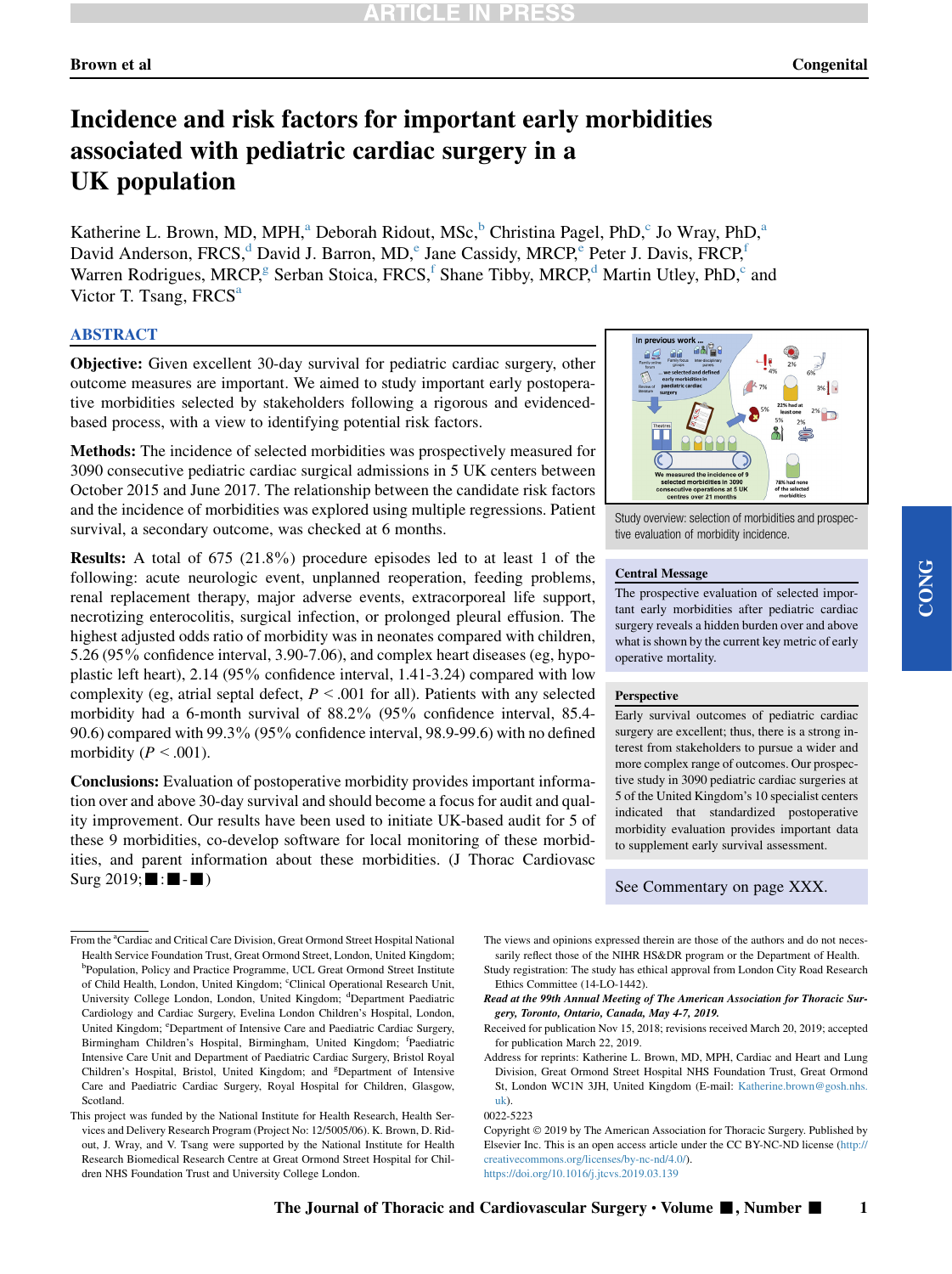# Abbreviations and Acronyms

| CI        | $=$ confidence interval                      |
|-----------|----------------------------------------------|
|           | $\text{ECLS}$ = extracorporeal life support  |
|           | $NCHDA = National Congenital Heart Diseases$ |
|           | Audit                                        |
| OR.       | $=$ odds ratio                               |
| <b>RR</b> | $=$ risk ratio                               |
| SD        | $=$ standard deviation                       |
|           |                                              |

Scanning this QR code will take you to the article title page to access supplementary information. To view the AATS Annual Meeting Webcast, see the URL next to the webcast thumbnail.

### INTRODUCTION

### What Is Pediatric Cardiac Surgical Morbidity?

Pediatric cardiac surgical morbidity is illness or lack of health that occurs soon after a cardiac operation, and so may be regarded as an adverse outcome of surgery. Although there has been considerable research on measuring, understanding, and reducing perioperative mortality, $1-3$  there has been less attention on surgical morbidities.

## Why Does Morbidity After Pediatric Cardiac Surgery Matter?

Previous research on surgical morbidities after pediatric cardiac surgery has established their association with longer stays in hospital and other adverse outcomes, including death.[4,5](#page-9-0) For children with some heart conditions, prolonged postoperative stay in hospital is associated with higher levels of long-term neurologic disability.<sup>[6](#page-10-0)</sup> Prolonged hospitalization due to morbidities can be expensive to manage, for example, extracorporeal life support (ECLS) costs more than £10,000 per day.<sup>[7](#page-10-0)</sup> Morbidity, disability, and quality of life are viewed as key outcomes by patients, families, and clinical teams who are looking to deliver further improvements in service quality. In the United Kingdom, a recent major review of the specialty highlighted the need to monitor a range of outcomes including morbidity in a timely and meaningful fashion, $\delta$  and commissioners of services are appropriately seeking evidence on outcomes and quality assurance from providers.

### Our Study

In previous work, a multidisciplinary group with patient and caregiver involvement selected a list of 9 key early

postoperative morbidities<sup>[9](#page-10-0)</sup> that they considered most important, informed by clinical views on definitions and feasi-bility of routine monitoring.<sup>[10](#page-10-0)</sup> The selection process set out to identify the morbidities likely to have the greatest impact on patients in terms of hospital stay, mortality, quality, and cost (to be measured in a subset of patients and presented separately). Morbidities considered likely to have a lower impact or to be rare or difficult to reliably define and measure were not included.

The selected morbidities were ECLS, acute neurologic event, unplanned reintervention, feeding problems, major adverse event, prolonged pleural effusion, postsurgical infection morbidity, renal support, and necrotizing enterocolitis. A report detailing the definitions for each of these morbidities has been peer reviewed and published previously,  $10^{\circ}$  $10^{\circ}$  and we include the main table from Brown and col-leagues<sup>[10](#page-10-0)</sup> as [Appendix E1.](#page-12-0) We report the incidence of and risk factors for these morbidities within the UK pediatric cardiac surgery population.

#### MATERIALS AND METHODS

#### Patient Population

Our study population comprised all children aged less than 17 years undergoing cardiac surgery and open, closed, or hybrid procedures involving the heart as specified by the National Congenital Heart Disease Audit  $(NCHDA)^{11}$  $(NCHDA)^{11}$  $(NCHDA)^{11}$  at each of 5 participating centers between October 1, 2015, and June 30, 2017, other than premature babies undergoing persistent ductus arteriosus ligation (who are mainly cared for in neonatal intensive care units) and children undergoing cardiothoracic transplant or tracheal procedures. These exclusions were made because these groups experience different sets of morbidities, and furthermore because of centralization of services in the United Kingdom, tracheal and transplant procedures are only carried out in one of the study sites. The participating centers care for approximately more than half of children with cardiac disease in the United Kingdom.<sup>11</sup>

#### Data Collection

Patients were prospectively monitored for the presence of the 9 early morbidities selected<sup>9</sup> and defined<sup>[10](#page-10-0)</sup> in previous work as important and suitable for routine monitoring.

Data collection was undertaken prospectively, and morbidities were attributed to the immediately preceding cardiac surgery and defined within the same hospitalization other than unplanned reoperation within 30 days (an unanticipated cardiac procedure within 30 days was a morbidity outcome; Appendix  $E1^{10}$  $E1^{10}$  $E1^{10}$  shows details) and mediastinitis (falls within postoperative infection morbidity, Brown and colleagues,<sup>[10](#page-10-0)</sup> and [Appendix E1](#page-12-0) shows details), both of which could be identified postdischarge by the operating surgeon and clinical care team.

As for the UK audit of 30-day mortality, $12$  procedures on the same patient were included in the analysis of morbidity incidence if they occurred more than 30 days apart (ie, a new procedure occurring more than 30 days after the first or index operation was considered a separate clinical episode of care and included in the analysis as such). Planned operations within 30 days did not contribute to the analysis.

We obtained key clinical data on study patients from the local copy of  $NCHDA<sup>11</sup>$  $NCHDA<sup>11</sup>$  $NCHDA<sup>11</sup>$  data held at each study site. All data were pseudonymized before sending them to the study team for analysis. The advantage of harnessing NCHDA data for this study was that each field is clearly and consistently defined. It is mandatory to record every cardiac procedure, and NCHDA data overall are externally validated.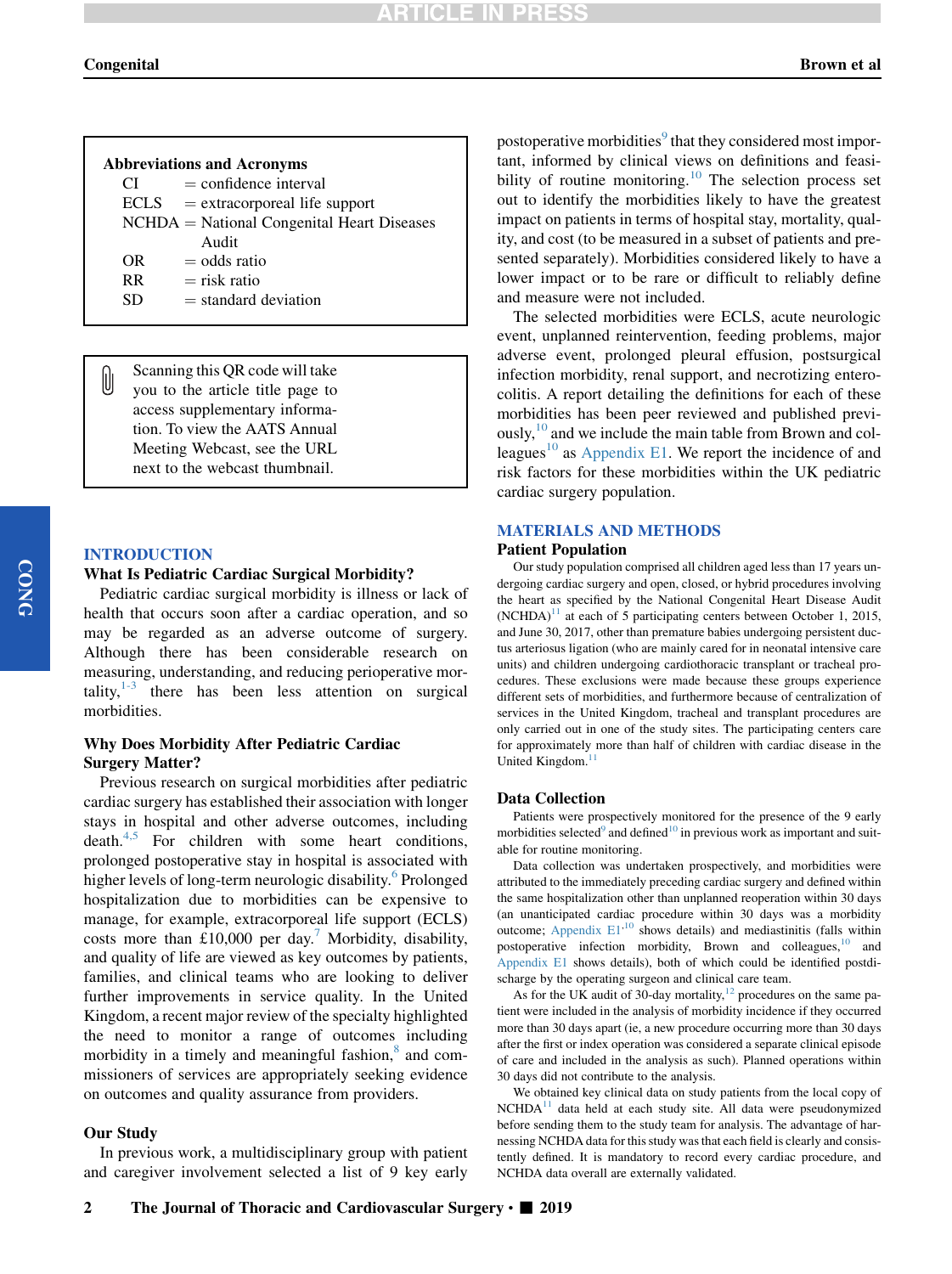At the end of the study, we cross-checked the study population with NCHDA, removed operations that should have been excluded (eg, elective chest closures, miscoded interventional catheters), and verified all reoperation morbidities, including double-checking any ambiguous reoperations with the operating surgeon.

# Candidate Risk Factor Variables and Variable Groups

We prespecified candidate clinical risk factors $12,13$  in the peer-reviewed study protocol. Most candidate risk factors were selected on the basis of previous known empiric association with mortality after pediatric cardiac surgery<sup>[12-14](#page-10-0)</sup> supplemented by a small number of candidate variables considered clinically important (sex, Down syndrome, prematurity).

The candidate risk factors considered in our analyses were sex, age band (neonate, infant, child), $12$  calculated weight-for-age z-score, $15$  cardiac diagnosis category, functionally univentricular heart (yes/no), specific procedure type category, operation type (bypass, nonbypass, or hybrid), bypass time, acquired comorbidity, congenital comorbidity excluding Down syndrome, Down syndrome, additional cardiac risk factors, prematurity, and severity of illness indicator.<sup>[12](#page-10-0)</sup> We previously published the method by which the broad comorbidity groups that we used in this analysis were derived from 776 individual conditions.<sup>[16](#page-10-0)</sup> In this study, we used exactly the same comorbidity groups as in Brown and colleagues, $^{16}$  $^{16}$  $^{16}$  and we summarize these in Table 1. For the variables of cardiac diagnosis and cardiac surgical procedure, we noted that there were many variables leading to some categories being sparsely populated. Therefore, these 2 variable groups were collapsed further to help with clinical interpretation. All subcategorizations were undertaken with reference to empiric data on risk of early mortality.<sup>1,12-14</sup> These categorizations are summarized in Table 1, and details of how our previously published categories from Rogers and colleagues<sup>12</sup> were collapsed for this study of morbidity are provided in [Appendix E2.](#page-16-0)

#### Data Cleaning and Validation

To ensure accuracy of study data and complete case ascertainment for incident morbidities, we took the following steps:

- A monthly telephone conference call involving at least 1 person from all sites discussed any ambiguous cases, and final case ascertainment was agreed.
- A 3-month sample of data from each study site (January 1, 2016, to March 31, 2016) was checked against an independent data source, NCHDA, for 5 of the morbidities.
- A final reconciliation of morbidities was undertaken at the end of the study when any cases with incomplete morbidity data were reviewed by the dedicated research nurse and a senior clinician at the sites.

#### Sample Size

In the original study protocol, we anticipated that between 3000 and 3300 surgical patients would be included across the 5 sites.<sup>11</sup> On the basis of morbidity rates from a previous study, we calculated that this was sufficient to estimate accurately the incidence for morbidities occurring in at least 2% of cases. In the event the incidence in isolation was less than 1.5% for 5 of the morbidities, this meant that for analysis of risk factors for the primary morbidity outcome we needed to group morbidities for statistically robust analysis.

#### Primary Outcome

We used the following groupings of morbidity outcome for risk factor analysis:

- Two categories—any morbidity versus none of the selected morbidities, analyzed using multilevel logistic regression, accounting for multiple procedures within patients.

| <b>Risk factor category</b>           | Description of approach to subcategorization for risk modeling                                                                                                                                                                                                                                                                                                                                                                                                                                                                                                                                                                                                                                                                                                                                                                                                                                                                           |
|---------------------------------------|------------------------------------------------------------------------------------------------------------------------------------------------------------------------------------------------------------------------------------------------------------------------------------------------------------------------------------------------------------------------------------------------------------------------------------------------------------------------------------------------------------------------------------------------------------------------------------------------------------------------------------------------------------------------------------------------------------------------------------------------------------------------------------------------------------------------------------------------------------------------------------------------------------------------------------------|
| Cardiac diagnosis categories          | During the development of the PRAiS risk model <sup>12</sup> for 30-d mortality after pediatric cardiac surgery, 28<br>cardiac diagnosis categories were ranked by an expert panel based on a combination of both complexity<br>and empirically derived risk of death, with the described independent validation of model performance<br>in a test dataset.<br>To develop models with risk factors for the outcome of morbidity, we further collapsed these 28 cardiac                                                                                                                                                                                                                                                                                                                                                                                                                                                                   |
|                                       | diagnoses into 5 groups, ranked by complexity and risk of death in the original study $12$ from A (most<br>severe, eg, hypoplastic left heart syndrome) to E (least severe, eg, atrial septal defect) (Appendix E2).                                                                                                                                                                                                                                                                                                                                                                                                                                                                                                                                                                                                                                                                                                                     |
| Specific cardiac procedure categories | NCHDA developed an algorithm for grouping pediatric cardiac operations into relatively homogeneous<br>procedure categories for reporting mortality outcomes. <sup>11</sup><br>To develop models with risk factors for the outcome of morbidity, we collapsed these 50 procedure groups<br>(includes not a procedure grouping) into 3 broad categories of reparative or corrective operation,<br>palliative or staging operation, and ungrouped operation (where the approach could not be determined)<br>(Appendix E2).                                                                                                                                                                                                                                                                                                                                                                                                                  |
| Comorbidity categories                | To develop models with risk factors for the outcome of morbidity, we included the preexisting comorbidity<br>groups developed for pediatric cardiac procedures <sup>16</sup> that appear as independent risk factors for mortality<br>in the UK-based risk adjustment model for 30-d mortality after pediatric cardiac surgery. <sup>12</sup><br>These are (1) acquired comorbidity (eg, renal failure, stroke), (2) congenital comorbidity excluding Down<br>syndrome (eg, congenital defect of a major organ or genetic syndrome), (3) additional cardiac risk<br>factors (eg, cardiomyopathy, pulmonary hypertension), and (4) severity of illness indicator (eg,<br>preprocedure respiratory failure or shock). We also included for consideration of any link to morbidity<br>(5) Down syndrome and (6) prematurity (gestational age $\leq$ 37 wk), although they were not statistically<br>linked to postoperative mortality. $12$ |

TABLE 1. Description of the approach to subcategorization of cardiac diagnosis, procedure, and comorbidity types for risk of morbidity modeling

PRAiS, Partial Risk Adjustment in Surgery risk model (the UK-based method of risk stratification for early postoperative mortality); NCHDA, National Congenital Heart Diseases Audit.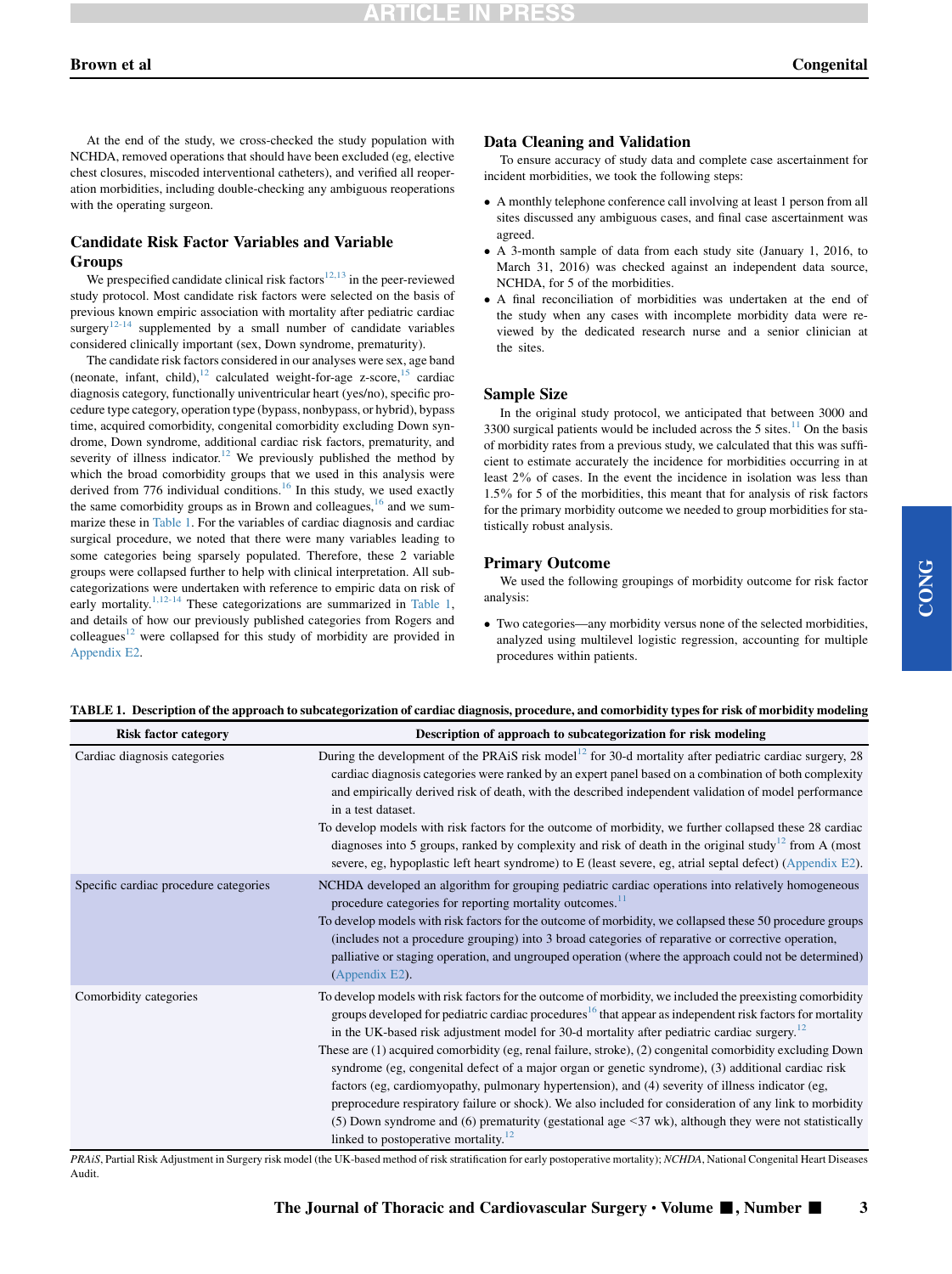<span id="page-3-0"></span>- Four categories—no selected morbidity, single selected morbidity other than ECLS; multiple morbidity with no ECLS; and ECLS. This grouping of outcomes enables the discrimination of risk factors for the particularly adverse outcomes of ECLS and multiple morbidities as identified a priori. $17-21$ 

#### Analysis of Risk Factors for Primary Outcome

The prevalence of candidate risk factors is described with frequency  $(\%)$  for categoric factors and mean (standard deviation [SD]) or median (interquartile range) as appropriate for continuous factors. For the outcome of any selected morbidity versus no selected morbidity, the estimated effects are presented as odds ratios (ORs) and 95% confidence intervals  $(CIs)$ .

For the 4 category morbidity outcomes, we used multinomial logistic regression with robust standard errors to adjust for clustering within patients. Estimated effects are presented as risk ratios (RRs) and 95% CI. For both outcome groupings, we investigated whether the inclusion of site as a random factor was important.

For both outcome groupings, univariate models were fitted for each of the prespecified candidate risk factors, and the estimated effects of the factors on morbidity outcome are presented along with 95% CIs. All factors significant on univariate analysis ( $P \le 1$ ) were included in the multivariable models. We state the number of missing values where relevant in results. We used multiple imputation by chained equations to account for missing data, and the imputation model included all risk factors considered in the univariate analysis, which we assumed to include all predictors of whether a data item would be missing. The final multivariable models were derived by fitting a regression model for all significant predictors, and estimates were combined using Ru-bin's rules.<sup>[22](#page-10-0)</sup> Model performance for the final multivariable models was assessed using the c-statistic (area under the receiver operator curve) and Hosmer–Lemeshow statistic. All analyses were performed in Stata  $14.23$  $14.23$ 

#### Secondary Outcomes

The life status of patients in the study at 6 months after each operation was determined using a combination of hospital records and NCHDA data in March 2018. Thirty-day and 6-month mortality were attributed to the first appearance of each patient in the dataset.

Length of stay was defined as the number of whole days between the operation that led to the child entering the study and the date of discharge from the specialist cardiac center. Two data sources (study database and NCHDA) were cross-checked for accuracy.

Mortality within 6 months of each patient's first procedure was compared between patients with and without a morbidity using logistic regression.

#### RESULTS

#### Descriptive Data

After removal of 10 misclassified procedures (minor and excluded procedures, such as chest reopenings), 63 cardiac operations that were undertaken within 30 days as part of the planned treatment pathway, and all unplanned reoperations within 30 days (a morbidity outcome, Table 2, there were 161 in total), there were 3090 procedures meeting inclusion/exclusion criteria. These procedures pertained to 2861 patients, of whom 2648 had 1 surgical procedure, 197 had 2 surgical procedures, and 16 had 3 surgical procedures.

Of the 3090 procedures included in the study, 1723 (56%) were reparative, 510 (16%) were palliative, and 857 (28%) were ungrouped. Of these procedure episodes, 414 (13.4%) were in functionally univentricular circulations, 528 (17.1%) were in neonates, 1291 (41.8%) were in infants, and  $1271$  (41.3%) were in children.

There was excellent concurrence between the study data set and NCHDA; among the 443 patients in the 3-month sample checked, 9 morbidities were present in the study dataset but not in NCHDA, and in no cases was a morbidity recorded in NCHDA and not in the study dataset.

#### Incidence of Morbidities

We present the incidence of individual selected morbidities as ''any occurrence'' (the total number of occurrences

| TABLE 2. Number and percentage of procedure episodes affected by the various types of morbidity |  |  |  |  |  |  |
|-------------------------------------------------------------------------------------------------|--|--|--|--|--|--|
|-------------------------------------------------------------------------------------------------|--|--|--|--|--|--|

|                            | Of all 3090 procedures, the number<br>(% [95% CI]) that had had the stated morbidity,<br>inclusive of combined morbidities and<br>morbidities in isolation | Of all 3090 procedures, the number<br>$(\%$ [95% CI]) that had the stated morbidity<br>by itself as an isolated event |
|----------------------------|------------------------------------------------------------------------------------------------------------------------------------------------------------|-----------------------------------------------------------------------------------------------------------------------|
| Any morbidity              | $675(21.8\%)$                                                                                                                                              | Not applicable                                                                                                        |
| Multiple morbidity         | $197(6.4\%$ [5.5-7.3])                                                                                                                                     | Not applicable                                                                                                        |
| <b>ECLS</b>                | 62 $(2\%$ [1.5-2.6])                                                                                                                                       | $6(0.2\%)$                                                                                                            |
| Prolonged pleural effusion | $202(6.5\%$ [5.7-7.5])                                                                                                                                     | 111 $(3.6\%$ [3.0-4.3])                                                                                               |
| Feeding problems           | $184(6.0\%$ [5.1-6.8])                                                                                                                                     | 99 (3.2% [2.6-3.9])                                                                                                   |
| Unplanned reintervention   | 161 $(5.2\%$ [4.5-6.1])                                                                                                                                    | 59 (1.9% [1.5-2.5])                                                                                                   |
| Renal support              | $143(4.6\%$ [3.9-5.4])                                                                                                                                     | 40 $(1.3\%$ [0.9-1.8])                                                                                                |
| Major adverse event        | $134(4.3\%$ [3.6-5.1])                                                                                                                                     | $34(1.1\% [0.8-1.5])$                                                                                                 |
| Postsurgical infection     | $85(2.8\%$ [2.2-3.4])                                                                                                                                      | $27(0.9\%~[0.6-1.3])$                                                                                                 |
| Necrotizing enterocolitis  | 75 $(2.4\%$ [1.9-3.0])                                                                                                                                     | $32(1.0\%$ [0.7-1.5])                                                                                                 |
| Acute neurologic event     | 66 $(2.1\%$ [1.7-2.7])                                                                                                                                     | $14(0.5\%$ [0.2-0.8])                                                                                                 |

CI, Confidence interval; ECLS, extracorporeal life support.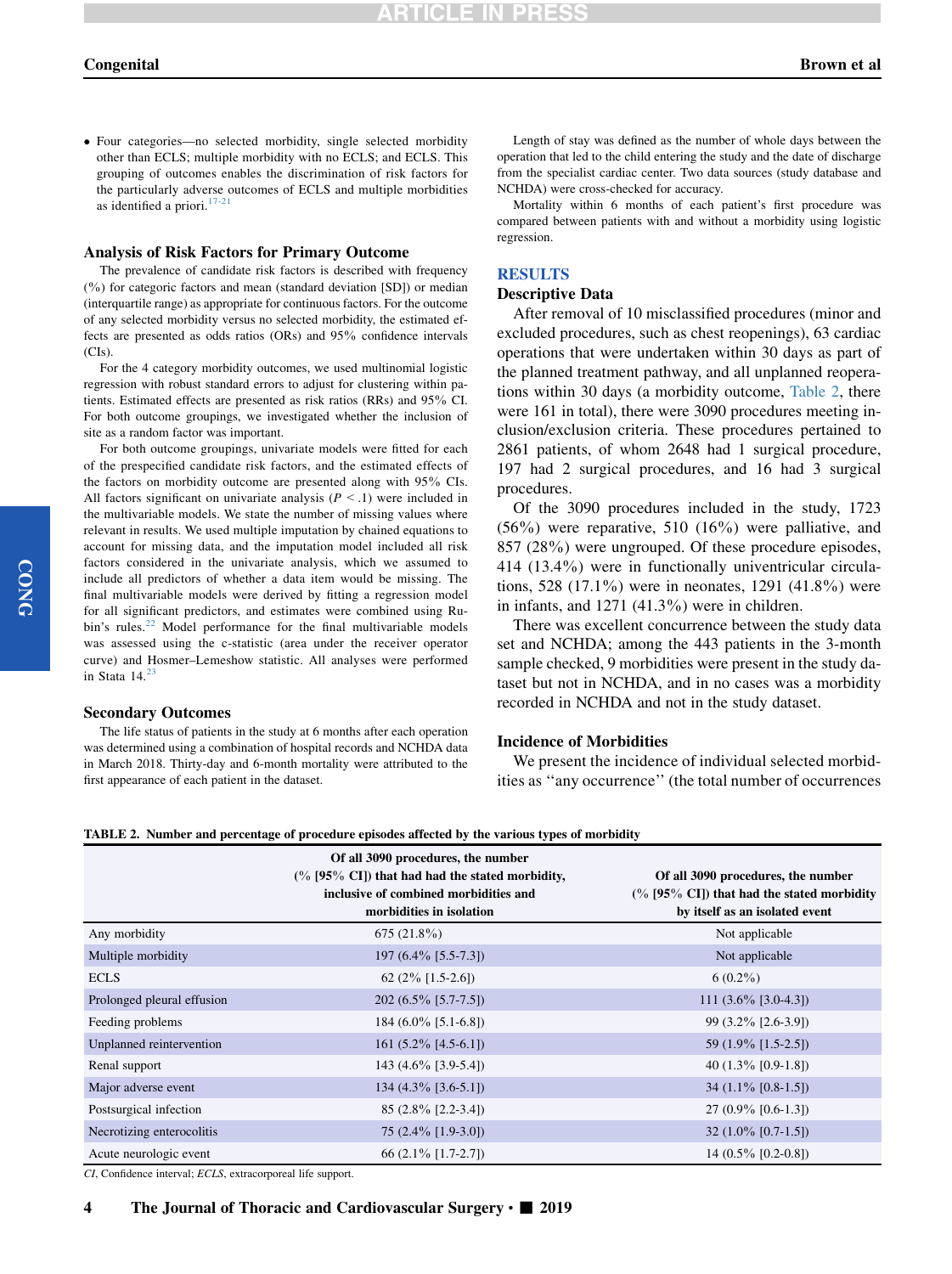of a given morbidity both as part of a multi-morbidity and as a standalone event) and ''in isolation'' (where the morbidity occurred as a stand-alone event) in Figure 1 and [Table 2.](#page-3-0) Given that we had an a priori interest in ECLS as a severe adverse event, when ECLS occurred, patients were defined as ECLS morbidity irrespective of other concurrent morbidities. The most common morbidities as ''any occurrence'' were prolonged pleural effusion  $(6.5\%)$ , feeding problems  $(6.0\%)$ , and unplanned reintervention (5.2%). We prespecified in the protocol that morbidities with a rate less than 1.5% could be considered rare. All of the 9 selected morbidities had any occurrence rate greater than 1.5%, the least common being an acute neurologic event  $(2.1\%)$ . However, only 4 morbidities occurred in isolation at a rate greater than 1.5%: prolonged pleural effusion, feeding problems, unplanned reintervention, and ECLS.

### Multiple Morbidities

Of 197 (6.4%) procedures that resulted in multiple morbidity, 76 (39%) were with a feeding problem, 73 (37%) with an unplanned reintervention, 72 (37%) with prolonged pleural effusion, 67 (34%) with major adverse event,  $66 (34\%)$  with renal support,  $49 (25\%)$  with postsurgical infection, 34 (17%) with acute neurologic event, and

33 (17%) with necrotizing enterocolitis. For the 197 multiple morbidity cases, 140 involved 2 morbidities, 39 involved 3 morbidities, 17 involved 4 morbidities, and 1 involved 5 morbidities.

### ECLS Morbidities

Among the  $62$   $(2\%)$  procedures in which there was postoperative ECLS, only 6 involved just ECLS and no other morbidities, 37 (60%) ECLS morbidities involved renal support; 33 (53%) were with major adverse event, 29 (47%) were with unplanned reintervention, 19 (31%) were with prolonged pleural effusion, 16 (29%) were with an acute neurologic event, 10  $(16\%)$  were with necrotizing enterocolitis, 9  $(15\%)$ were with postsurgical infection, and  $9(15\%)$  were with a feeding problem.

# Risk Factors for Occurrence of Any Morbidity Versus No Morbidity

[Table 3](#page-5-0) shows the frequency  $(\% )$  for categoric risk factors and mean (SD) or median (interquartile range) as appropriate for continuous risk factors. Weight was missing or infeasible (>5 SD from the normative mean) in 186 patients, and for these we used multiple imputation to infer their weight.



FIGURE 1. Incidence of selected morbidities by procedure with 95% CIs. 1, In red, all instances of each of the defined morbidities including as single morbidities, as part of multi-morbidities and as part of ECLS. 2, In blue, the numbers for each of the defined morbidities when these occurred in isolation.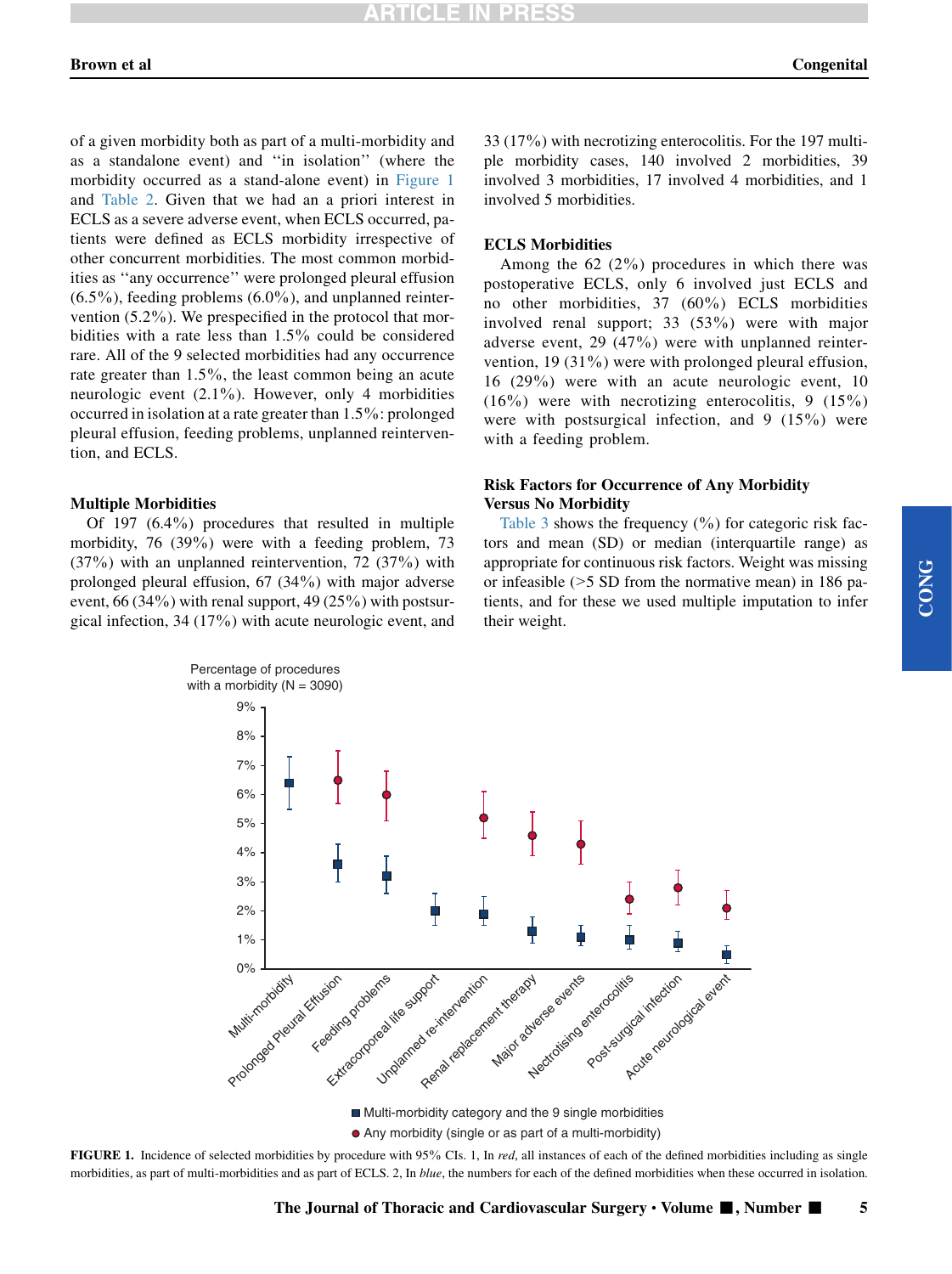|                                                                                                                                           | No morbidity<br>$(N = 2415)$                                 | Any morbidity<br>$(N = 675)$                                  | <b>Univariate OR</b><br>$(95\% \text{ CI})$ P value                                                                  | <b>Multivariable</b><br>OR $(95\%$ CI) P value                                                             |
|-------------------------------------------------------------------------------------------------------------------------------------------|--------------------------------------------------------------|---------------------------------------------------------------|----------------------------------------------------------------------------------------------------------------------|------------------------------------------------------------------------------------------------------------|
| Male                                                                                                                                      | 1299 (53.8)                                                  | 372(55.1)                                                     | $1.05(0.89-1.25)$ .54                                                                                                |                                                                                                            |
| Median age (d), (IQR)                                                                                                                     | 286 (105-1582)                                               | $102(10-331)$                                                 |                                                                                                                      |                                                                                                            |
| Child (ref)<br>Infant<br>Neonate                                                                                                          | 1111 (46.0)<br>1023 (42.4)<br>281(11.6)                      | 160(23.7)<br>268 (39.7)<br>247(36.6)                          | $1.82$ (1.47-2.25) < 001<br>$6.10(4.81-7.75) \le 0.001$                                                              | $1.61$ $(1.26-2.05) < 0.001$<br>$5.26(3.90-7.09) < 0.001$                                                  |
| Median weight (kg), (IQR)                                                                                                                 | $7.7(4.7-16.2)$                                              | $4.6(3.2-8.0)$                                                |                                                                                                                      |                                                                                                            |
| Weight $\leq$ mean for age $-2$ SD                                                                                                        | 714(31.5)                                                    | 234 (36.8)                                                    | $1.27(1.05-1.52).01$                                                                                                 | 1.21 (0.97-1.51) .09                                                                                       |
| Primary cardiac diagnosis<br>E (ref)-least severe/complex disease<br>D<br>$\mathsf{C}$<br>$\overline{B}$<br>A-most severe/complex disease | 1002(41.5)<br>796 (33.0)<br>215(8.9)<br>232(9.6)<br>170(7.0) | 123(18.2)<br>227(33.6)<br>109(16.2)<br>109(16.2)<br>107(15.8) | $5.13(3.79-6.93) < 0.01$<br>$3.83$ $(2.85-5.13) < .001$<br>$4.13(3.07 - 5.55) < 0.01$<br>$2.32(1.83-2.94) \le 0.001$ | $2.02$ (1.58-2.60) < 001<br>$1.44(1.00-2.07)$ .05<br>$2.62$ (1.85-3.71) < 001<br>$2.14(1.41-3.24) < 0.001$ |
| Univentricular heart                                                                                                                      | 255(10.6)                                                    | 159(23.6)                                                     | $2.61(2.11-3.23) < 0.001$                                                                                            | $1.55(1.07-2.24).02$                                                                                       |
| Acquired comorbidity                                                                                                                      | 337 (14.0)                                                   | 119(17.6)                                                     | $1.32(1.05-1.66).02$                                                                                                 | $1.33(1.03-1.71).03$                                                                                       |
| Congenital comorbidity                                                                                                                    | 537 (22.2)                                                   | 178(26.4)                                                     | $1.25(1.03-1.52).03$                                                                                                 | $1.28(1.02-1.59).03$                                                                                       |
| Severity of illness risk                                                                                                                  | 222(9.2)                                                     | 152(22.5)                                                     | $2.87(2.30-3.58) \le 0.001$                                                                                          | $1.52(1.16-2.00) \le 0.01$                                                                                 |
| Premature birth                                                                                                                           | 231(9.6)                                                     | 73(10.8)                                                      | $1.15(0.87-1.51).33$                                                                                                 |                                                                                                            |
| Downs syndrome                                                                                                                            | 214(8.9)                                                     | 63(9.3)                                                       | $1.06(0.79-1.43).71$                                                                                                 | $\overline{\phantom{0}}$                                                                                   |
| Additional cardiac risk factors                                                                                                           | 165(6.8)                                                     | 65(9.6)                                                       | 1.45 (1.09-1.94) .01                                                                                                 | 1.39 (0.99-1.94) .05                                                                                       |
| Procedure reparative/corrective (ref)<br>Palliative/staged<br>Ungrouped or ambiguous                                                      | 1391 (57.6)<br>331 (13.7)<br>693 (28.7)                      | 332 (49.2)<br>179(26.5)<br>164(24.3)                          | $2.27(1.82 - 2.82) \le 0.001$<br>$0.99(0.81 - 1.22)$ .94                                                             | $1.65(1.14-2.38) \le 0.01$<br>$1.04(0.82 - 1.31)$ .75                                                      |
| Median bypass time (min) (IQR)                                                                                                            | $72(42-110)$                                                 | $110(62-156)$                                                 |                                                                                                                      |                                                                                                            |
| No bypass (ref)<br>Up to 90 min<br>$>90$ min                                                                                              | 390 (16.2)<br>1148 (47.5)<br>877 (36.3)                      | 103(15.3)<br>150(22.2)<br>422(62.5)                           | $0.48(0.35-0.65) \le 0.001$<br>$1.76(1.32-2.34) \le 0.001$                                                           | $0.78(0.57-1.09)$ .14<br>$2.28(1.67-3.12) \le 0.001$                                                       |

#### <span id="page-5-0"></span>TABLE 3. Summary of risk factors by any morbidity outcome, with univariate and multivariable logistic regression results

Cardiac diagnosis group (main preoperative diagnosis) (A) hypoplastic left heart syndrome, truncus arteriosus, pulmonary atresia intact septum, (B) functionally univentricular heart, pulmonary atresia ventricular septal defect, (C) transposition of the great arteries all types, interrupted aortic arch, totally anomalous pulmonary venous connection, (D) patent ductus arteriosus, tricuspid valve anomalies, acquired heart disease, complete atrioventricular septal defect, (E) tetralogy of Fallot, mitral valve anomalies, isolated aortic stenosis, aortic regurgitation, aortic arch obstruction, subaortic obstruction, ventricular septal defect, atrial septal defect. OR, Odds ratio; CI, confidence interval; IQR, interquartile range; SD, standard deviation.

With the exception of patient sex, prematurity, Down syndrome, and low weight for age, all candidate risk factors were statistically associated with any morbidity outcome in multivariable analysis (Table 3 shows ORs and 95% CIs). Inclusion of site made a negligible difference, and we present results from the model without site. After adjustment for other factors, age was the most important risk factor: Neonates had a 5.26-fold increased chance of morbidity, and infants had a 1.61-fold increased risk compared with children aged more than 1 year. Cardiac diagnosis group was the next most influential factor, with the more complex conditions carrying a higher risk of morbidity, followed by a prolonged bypass time in excess of 90 minutes, which carried a 2.8-fold increased risk. A palliative or staged

procedure and the presence of a functionally univentricular heart both increased the chance of a morbidity 1.6 times (these 2 factors clearly have some overlap). Severity of illness factor (which includes preprocedure mechanical ventilation or shock) increased the risk by 1.5 times.

The area under the receiver operator curve for the final multiple logistic regression model for any morbidity was 0.77 (95% CI, 0.75-0.79), and Hosmer–Lemeshow goodness of fit was  $P = .13$ , indicating reasonable calibration of the model.

## Risk Factors for the 4-Level Morbidity Outcome

The multinomial models for the 4-category outcome are shown in [Table 4](#page-6-0). These analyses were in line with the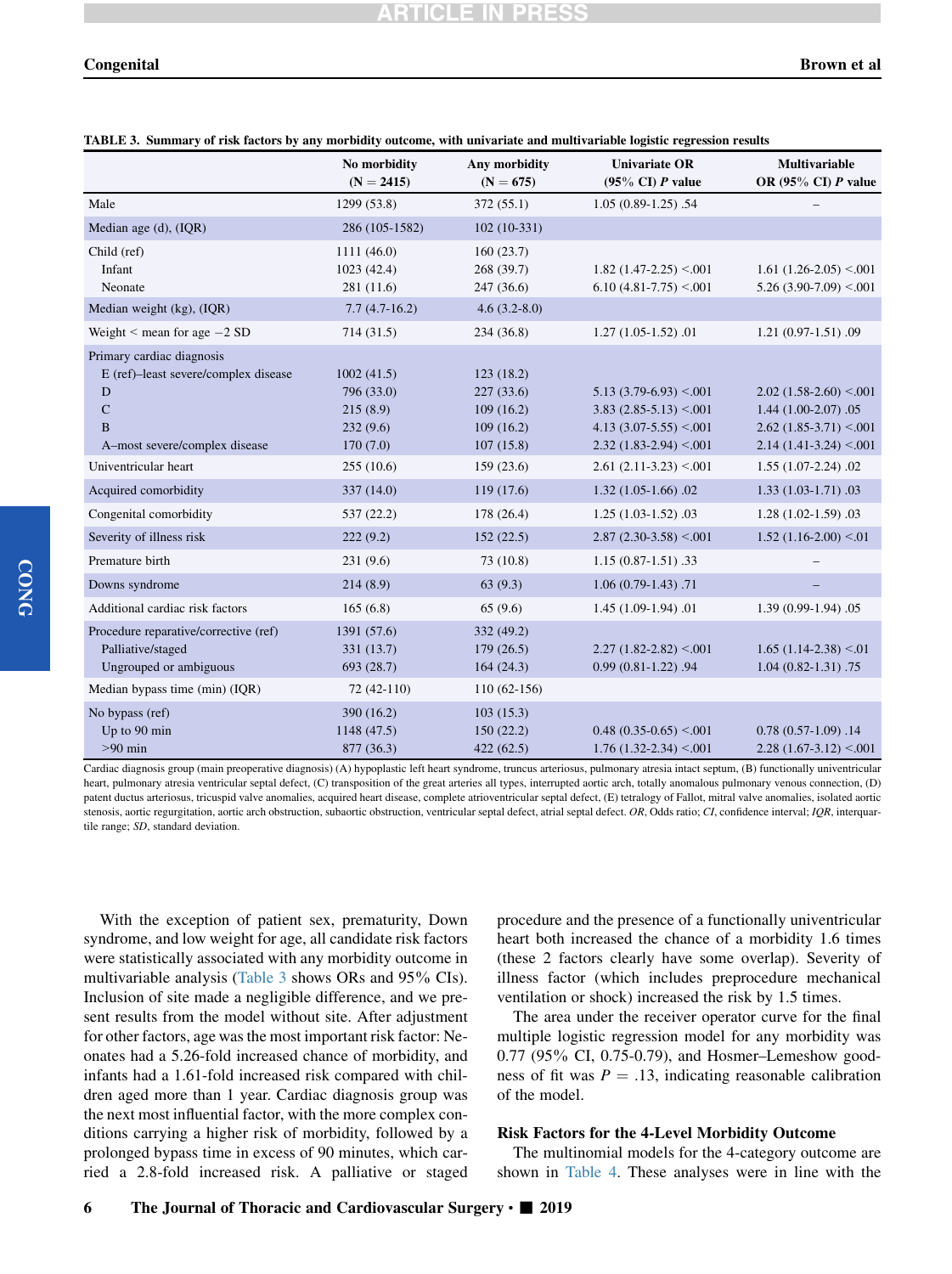# **ITICLE IN P**

## <span id="page-6-0"></span>Brown et al Congenital

|                                  | 0<br>Univariate RR<br>single vs none<br>$(95\% \text{ CI})$<br>P value   | <b>Univariate RR</b><br><b>ECLS</b> vs none<br>$(95\% \; \text{CI})$<br>P value | Univariate<br><b>RR</b> multiple vs none<br>$(95\% \text{ CI})$<br>P value | single vs none<br>$(95\% \text{ CI})$<br>P value                        | Multivariable RR Multivariable RR<br><b>ECLS</b> vs none<br>$(95\% \text{ CI})$<br>P value | Multivariable<br><b>RR</b> multi vs none<br>$(95\% \text{ CI})$<br>P value |
|----------------------------------|--------------------------------------------------------------------------|---------------------------------------------------------------------------------|----------------------------------------------------------------------------|-------------------------------------------------------------------------|--------------------------------------------------------------------------------------------|----------------------------------------------------------------------------|
| Male                             | $1.19(0.97-1.48)$<br>.10                                                 | $0.62(0.37-1.03)$<br>.07                                                        | $0.96(0.72-1.29)$<br>.79                                                   |                                                                         |                                                                                            |                                                                            |
| Child (ref)<br>Infant<br>Neonate | 1.66<br>$(1.29 - 2.13)$<br>< 0.001<br>4.44<br>$(3.34 - 5.90)$<br>< 0.001 | 2.27<br>$(1.10-4.68)$<br>.03<br>10.06<br>$(4.95 - 20.46)$<br>< 0.001            | 2.20<br>$(1.46 - 3.33)$<br>< 0.01<br>10.28<br>$(6.81 - 15.51)$<br>< 0.01   | 1.49<br>$(1.12 - 1.97)$<br>< 0.01<br>3.79<br>$(2.71 - 5.30)$<br>< 0.001 | 2.00<br>$(0.90-4.44)$<br>.09<br>7.47<br>$(2.94-18.94)$<br>< 0.001                          | 1.88<br>$(1.21 - 2.92)$<br>< 0.01<br>10.52<br>$(6.22 - 17.78)$<br>< 0.001  |
| Weight $\leq$ mean for           | $1.25(1.00-1.57)$                                                        | $1.09(0.63-1.87)$                                                               | $1.36(0.99-1.85)$                                                          | $1.23(0.94-1.60)$                                                       | $0.98(0.51-1.88)$                                                                          | $1.26(0.88-1.80)$                                                          |
| age $-2$ SD                      | .05                                                                      | .76                                                                             | .05                                                                        | .13                                                                     | .95                                                                                        | .21                                                                        |
| Cardiac diagnosis                | 1.88 (1.42-2.49)                                                         | $4.20(1.68-10.50)$                                                              | $3.57(2.22 - 5.73)$                                                        | $1.63(1.22-2.18)$                                                       | $3.12(1.24 - 7.87)$                                                                        | $3.50(2.14-5.72)$                                                          |
| E (ref-least severe)             | < 0.001                                                                  | < 0.01                                                                          | < 0.01                                                                     | < 0.01                                                                  | .02                                                                                        | < 0.001                                                                    |
| D                                | $2.96(2.07-4.23)$                                                        | 12.43 (4.81-32.13)                                                              | $6.60(3.84-11.36)$                                                         | $1.27(0.85-1.92)$                                                       | $2.20(0.68-7.14)$                                                                          | $1.87(0.96-3.62)$                                                          |
| $\mathsf{C}$                     | < 0.001                                                                  | < 0.001                                                                         | < 0.001                                                                    | .25                                                                     | .19                                                                                        | .06                                                                        |
| B<br>A (most severe)             | $2.93(2.06-4.15)$<br>< 0.001<br>$3.93(2.74-5.63)$<br>< 0.001             | 8.64 (3.21-23.25)<br>< 0.001<br>7.86 (2.69-22.93)<br>< 0.001                    | $6.12(3.56-10.52)$<br>< 0.001<br>$9.09(5.30-15.57)$<br>< 0.001             | 1.88 (1.24-2.87)<br>< 0.01<br>$1.67(1.03-2.71)$<br>.04                  | 8.53 (3.01-24.19)<br>< 0.001<br>$4.29(1.11-16.55)$<br>.03                                  | $4.54(2.44-8.46)$<br>< 0.001<br>$3.50(1.71 - 7.16)$<br>< 0.01              |
| Univentricular heart             | $2.61(2.02-3.37)$                                                        | $1.44(0.70-2.94)$                                                               | $3.04(2.15-4.29)$                                                          | $1.54(1.03-2.32)$                                                       | $1.13(0.35-3.63)$                                                                          | $1.80(0.97-3.34)$                                                          |
|                                  | < 0.01                                                                   | .32                                                                             | < 0.001                                                                    | .04                                                                     | .84                                                                                        | .06                                                                        |
| Acquired                         | $1.27(0.95-1.69)$                                                        | $1.33(0.69-2.57)$                                                               | $1.43(0.98-2.07)$                                                          | $1.31(0.97-1.77)$                                                       | $1.15(0.55-2.40)$                                                                          | $1.44(0.95-2.20)$                                                          |
| comorbidity                      | .10                                                                      | .40                                                                             | .06                                                                        | .08                                                                     | .72                                                                                        | .09                                                                        |
| Congenital                       | $1.17(0.91-1.49)$                                                        | 1.43 (0.82-2.49)                                                                | $1.39(1.01-1.91)$                                                          | $1.19(0.92 - 1.55)$                                                     | $1.35(0.71-2.54)$                                                                          | $1.46(1.03-2.07)$                                                          |
| comorbidity                      | .22                                                                      | .21                                                                             | .05                                                                        | .19                                                                     | .36                                                                                        | .03                                                                        |
| Severity of illness              | $2.17(1.64 - 2.88)$                                                      | $6.67(3.96-11.25)$                                                              | $3.54(2.52 - 4.98)$                                                        | $1.28(0.93-1.76)$                                                       | $3.39(1.74-6.61)$                                                                          | $1.62(1.07-2.44)$                                                          |
|                                  | < 0.001                                                                  | < 0.001                                                                         | < 0.001                                                                    | .13                                                                     | < 0.001                                                                                    | .02                                                                        |
| Premature                        | $0.92(0.64-1.33)$                                                        | $1.20(0.54-2.67)$                                                               | $1.63(1.08-2.45)$                                                          | $0.80(0.54-1.19)$                                                       | $1.11(0.46-2.68)$                                                                          | $1.54(0.97-2.43)$                                                          |
|                                  | .67                                                                      | .65                                                                             | .02                                                                        | .28                                                                     | .82                                                                                        | .07                                                                        |
| Down syndrome                    | $1.12(0.79-1.60)$<br>.52                                                 | $0.90(0.36-2.28)$<br>.83                                                        | $0.97(0.58-1.62)$<br>.91                                                   |                                                                         |                                                                                            |                                                                            |
| Additional cardiac               | $1.29(0.90-1.86)$                                                        | 2.02 (0.95-4.29)                                                                | $1.63(1.02-2.60)$                                                          | $1.26(0.86-1.86)$                                                       | $1.79(0.75-4.30)$                                                                          | $1.61(0.94-2.76)$                                                          |
| risk                             | .17                                                                      | .07                                                                             | .04                                                                        | .24                                                                     | .19                                                                                        | .08                                                                        |
| Procedure Reparative/            | $2.50(1.93-3.22)$                                                        | $0.86(0.40-1.86)$                                                               | $2.36(1.64-3.39)$                                                          | $1.87(1.25-2.80)$                                                       | $0.71(0.20-2.54)$                                                                          | $1.43(0.77-2.67)$                                                          |
| corrective (ref)                 | < 0.001                                                                  | .71                                                                             | < 0.001                                                                    | < 01                                                                    | .60                                                                                        | .26                                                                        |
| Palliative/staged                | $0.93(0.72 - 1.21)$                                                      | $0.77(0.42 - 1.41)$                                                             | $1.21(0.86-1.72)$                                                          | $0.95(0.72-1.25)$                                                       | $1.02(0.52-1.99)$                                                                          | $1.32(0.89-1.97)$                                                          |
| Ungrouped                        | .61                                                                      | .40                                                                             | .28                                                                        | .72                                                                     | .96                                                                                        | .17                                                                        |
| No bypass (reference)            |                                                                          |                                                                                 |                                                                            |                                                                         |                                                                                            |                                                                            |
| Up to 90 min<br>$>90$ min        | $0.48(0.35-0.66)$<br>< .001<br>$1.39(1.04-1.85)$<br>.02                  | $0.25(0.06-1.14)$<br>.07<br>$6.11(2.20-16.99)$<br>< 01                          | $0.58(0.35-0.97)$<br>.04<br>2.45 (1.56-3.84)<br>< 0.001                    | $0.69(0.48-1.00)$<br>.05<br>$1.76(1.24-2.50)$<br>< 01                   | $0.43(0.10-1.90)$<br>.26<br>$6.63(2.43-18.07)$<br>< 0.001                                  | $1.15(0.64-2.08)$<br>.64<br>3.38 (1.95-5.84)<br>< 0.001                    |

#### TABLE 4. Multinomial regression results of risk factors for the 4-level morbidity outcome

Cardiac diagnosis group (main preoperative diagnosis) (A) hypoplastic left heart syndrome, truncus arteriosus, pulmonary atresia intact septum, (B) functionally univentricular heart, pulmonary atresia ventricular septal defect, (C) transposition of the great arteries all types, interrupted aortic arch, totally anomalous pulmonary venous connection, (D) patent ductus arteriosus, tricuspid valve anomalies, acquired heart disease, complete atrioventricular septal defect, (E) tetralogy of Fallot, mitral valve anomalies, isolated aortic stenosis, aortic regurgitation, aortic arch obstruction, subaortic obstruction, ventricular septal defect, atrial septal defect. RR, Risk ratio; CI, confidence interval; ECLS, extracorporeal life support.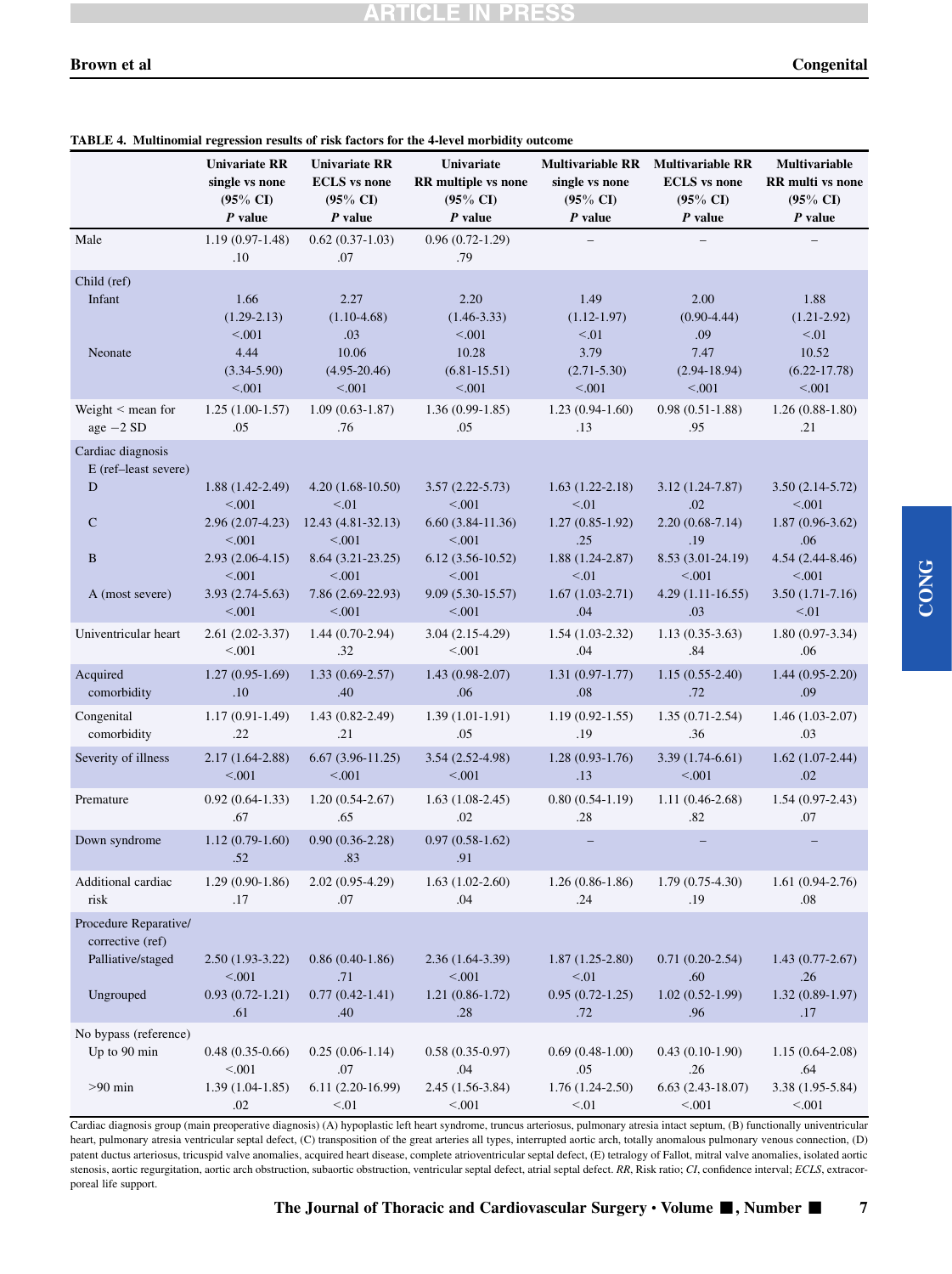2-category risk model [\(Table 3](#page-5-0)), but they enabled specific delineation of the risk for multiple morbidity and ECLS. Neonatal status was even more strongly linked to ECLS (RR, 7.9; 95% CI, 2.94-18.94) and multiple morbidity (RR, 10.6; 95% CI, 6.22-17.78) than it was to morbidity in general. Likewise, in the more complex cardiac diagnoses, especially groups A and B (encompassing hypoplastic left heart syndrome, pulmonary atresia, truncus arteriosus, and functionally univentricular heart), the RRs were 4.3 (95% CI, 1.1-16.6) and 8.2 (95% CI, 3.0-24.2) for ECLS and 3.5 (95% CI, 1.1-7.2) and 4.5 (95% CI, 2.4-8.5) for multiple morbidities, suggesting these were strongly linked to these outcomes. The next most important risk factor for both these outcomes was prolonged bypass time more than 90 minutes. In particular, this was associated with a 6.6-fold risk of ECLS, noting that this intraoperative measure may reflect unexpected findings or technical challenges at operation. Increased severity of illness (which includes preprocedure mechanical ventilation or shock) was associated with a 3.7-fold higher incidence of ECLS and a 1.7 fold risk for multiple morbidities. However, we advise some caution in interpreting these results because the number of ECLS patients was relatively low and CIs are wide. Surgical procedure category and univentricular heart were not significant risk factors in this model.

## Secondary Outcomes

There were 9 patients discharged alive for whom life status information at 30 days was unavailable. Life status at 6 months was unavailable for 7 patients; these patients are not included in the corresponding mortality results. Missing date information for 9 patients led to them being excluded from the length of stay analyses.

Of 2861 patients, 37 (1.3%) died within 30 days and 89 (3.1%) died within 6 months of their first procedure. Postoperative length of stay, 30-day survival, and 6-month survival are shown in Table 5 by individual morbidity type. Given that these were secondary outcomes, not subjected to detailed risk modeling and included for descriptive purposes, we do not present  $P$  values with this table. Postoperative length of stay is depicted in [Figure 2](#page-8-0).

While acknowledging that we did not undertake detailed risk models for our secondary outcomes of survival 6 months after operation and patient length of stay (both

|  |  | TABLE 5. Postoperative length of stay, 30-day survival, and 6-month survival by individual morbidity type |
|--|--|-----------------------------------------------------------------------------------------------------------|
|  |  |                                                                                                           |

| <b>Morbidity type</b>         | Median length of postoperative<br>hospital stay in days (IQR) | 30-d survival from first<br>procedure $(N = 2852)$ | 6-mo survival from first<br>procedure $(N = 2845)$ |
|-------------------------------|---------------------------------------------------------------|----------------------------------------------------|----------------------------------------------------|
| No morbidity                  | 8 d (5, 13)                                                   | 2216/2219<br>99.9% (99.6, 100)                     | 2202/2217<br>99.3% (98.9, 99.6)                    |
| Any morbidity                 | 24 d (15, 42)                                                 | 599/633<br>94.6% (92.6, 96.3)                      | 554/628<br>88.2% (85.4, 90.6)                      |
| Single morbidities aggregated | 20 d (13, 31)                                                 | 379/384<br>98.7% (97.0, 99.6)                      | 365/381<br>95.8% (93.3, 97.6)                      |
| Multi-morbidity               | 35 d (22, 56)                                                 | 181/192<br>94.3% (90.0, 97.1)                      | 158/190<br>83.2% (77.1, 88.2)                      |
| <b>ECLS</b>                   | 43 d (20, 84)                                                 | 39/57<br>$68.4\%$ $(54.8, 80.1)$                   | 31/57<br>54.4% (40.7, 67.6)                        |
| Acute neurologic event        | 19 d (12, 39)                                                 | 12/13<br>92.3% (64.0, 99.8)                        | 12/13<br>92.3% (64.0, 99.8)                        |
| Unplanned reoperation         | 22 d (14, 33)                                                 | 54/54<br>$100\%$ (93.4, 100)                       | 50/54<br>92.6% (82.1, 97.9)                        |
| Feeding problems (feed)       | 20.5 d (12, 36)                                               | 94/94<br>100% (96.2, 100)                          | 90/91<br>98.9% (94.0, 100)                         |
| Renal support (renal)         | 17 d (14, 26)                                                 | 39/39<br>100% (91.0, 100)                          | 37/39<br>94.9% (82.7, 99.4)                        |
| Major adverse event           | 16.5 d $(8, 25)$                                              | 29/33<br>87.9% (71.8, 96.6)                        | 28/33<br>84.9% (68.1, 94.9)                        |
| Necrotizing enterocolitis     | 24.5 d (18.5, 49.5)                                           | 30/30<br>$100\%$ (88.4, 100)                       | 28/30<br>93.3% (77.9, 99.2)                        |
| Surgical infection            | 20.5 d(11, 28)                                                | 25/25<br>$100\%$ (86.3, 100)                       | 25/25<br>$100\%$ (86.3, 100)                       |
| Prolonged pleural effusion    | 20 d (14, 28)                                                 | 96/96<br>100% (96.2, 100)                          | 95/96<br>99.0% (94.3, 100)                         |

IQR, Interquartile range; ECLS, extracorporeal life support.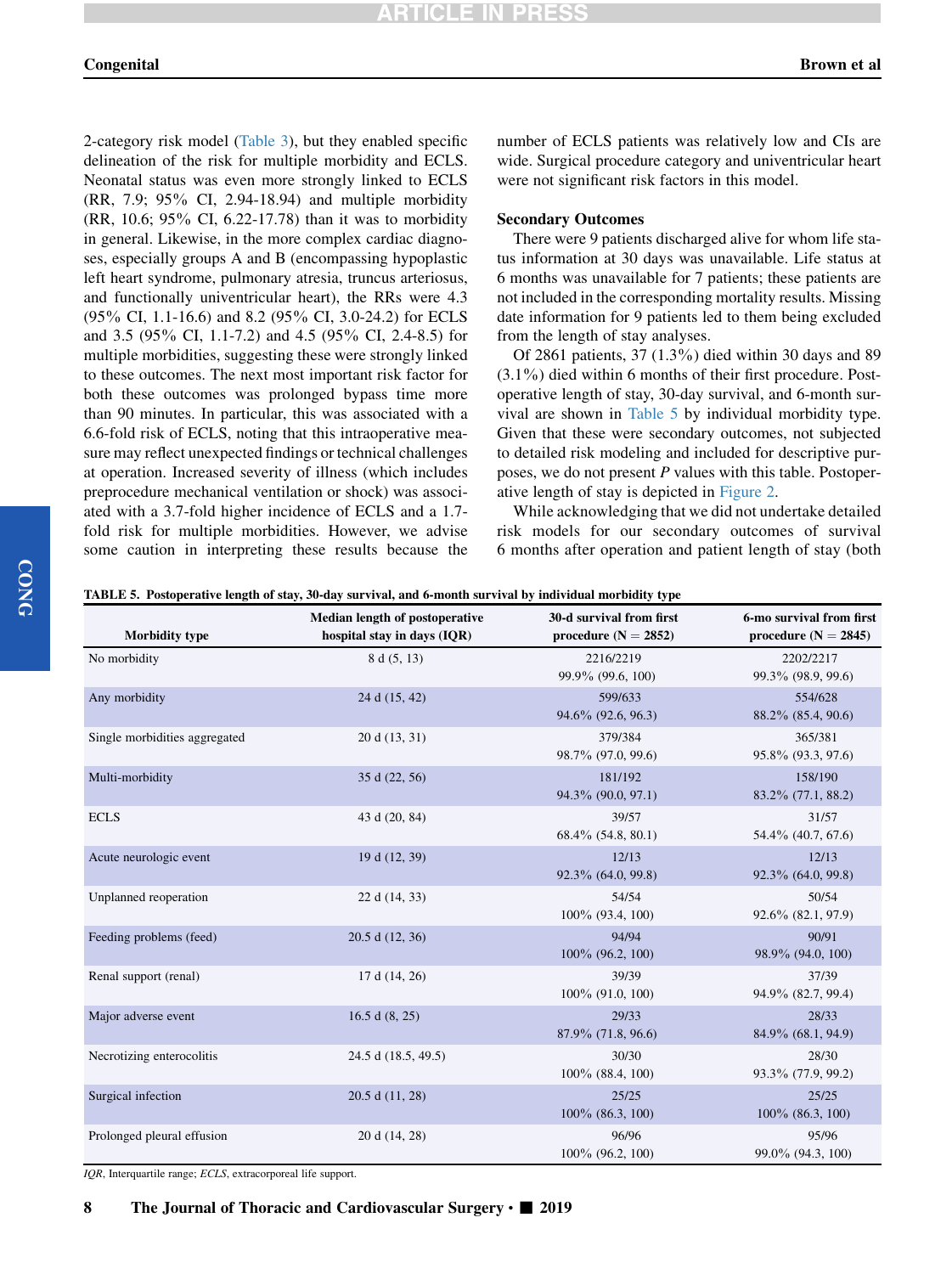<span id="page-8-0"></span>

FIGURE 2. Postoperative length of stay by morbidity type. The boxplot shows the postoperative length of stay in days, for no selected morbidities (in blue), for each of the selected morbidities in isolation, multiple morbidities, and ECLS (all in red). The middle heavy bar represents the median, the box represents the IQR 25th (Q1) to 75th centiles (Q3), and the outer lines ending in a bar represent the range.

are linked to case complexity), we note that these measures were strongly associated with morbidity. The 6-month survival was significantly higher in those who had no selected morbidity at 99.3% (95% CI, 98.9-99.6) than those who had "any morbidity" at 88.2% (95% CI, 85.4-90.6;  $P < .001$ ). Patients with any single selected morbidity, ECLS, or multi-morbidity had a significantly lower survival at 6 months compared with those with no selected morbidity ( $P < .001$ ). All morbidity groups had a significantly longer length of stay than patients with no selected morbidity.

### DISCUSSION

This unique, large prospective multicenter study of the incidence of important early morbidities after pediatric cardiac surgery highlights some important points. Among 3090 procedures, 21.8% led to at least 1 of the selected morbidities. Of these 3090 procedures, 6.4% led to multiple morbidities and a further 2% led to ECLS, which in particular may be considered a near-miss adverse event. The most common of our included morbidities, all with rates greater than 5%, were prolonged pleural effusion, feeding problems, and unplanned reoperation.

The patients who had none of the selected morbidities had shorter lengths of stay than those with 1 or more of the selected morbidities and were more likely to survive to 6 months. Although patients with 1 or more selected morbidity were more complex, the large differences we

report in length of stay and survival at 6 months with morbidity emphasize the importance of these events for patients and families, and as potential future metrics for benchmarking.

The most important risk factors for the selected morbidities, as has been shown in previous studies $24-26$  included nonmodifiable risk factors of young age and more complex cardiac diseases. In addition, children who deteriorated before surgery requiring intensive care supports with severity of illness factors, which may in some instances be modifiable, were more likely to experience morbidity. Prolonged cardiopulmonary bypass time, which again in some cases be modifiable, was particularly associated with the key outcomes of ECLS and multiple morbidities.

Our study complements the findings of a number of initiatives that illustrate growing attention worldwide on the issue of surgical morbidity in this population, although a notable difference in our study was the selection of a list of morbidities incorporating perspectives from families and clinicians working outside specialist centers.<sup>[9](#page-10-0)</sup> Moreover, our stated remit was to include morbidities that were considered important based on prevalence and impact, rather than an exhaustive list of every morbidity. We note other important initiatives including activities of the Society of Thoracic Surgeons Taskforce Subcommittee on Patient Safety, which defined a range of unwanted events that may contribute to postoperative morbidity, including complications, adverse events, harm, medical error or injury,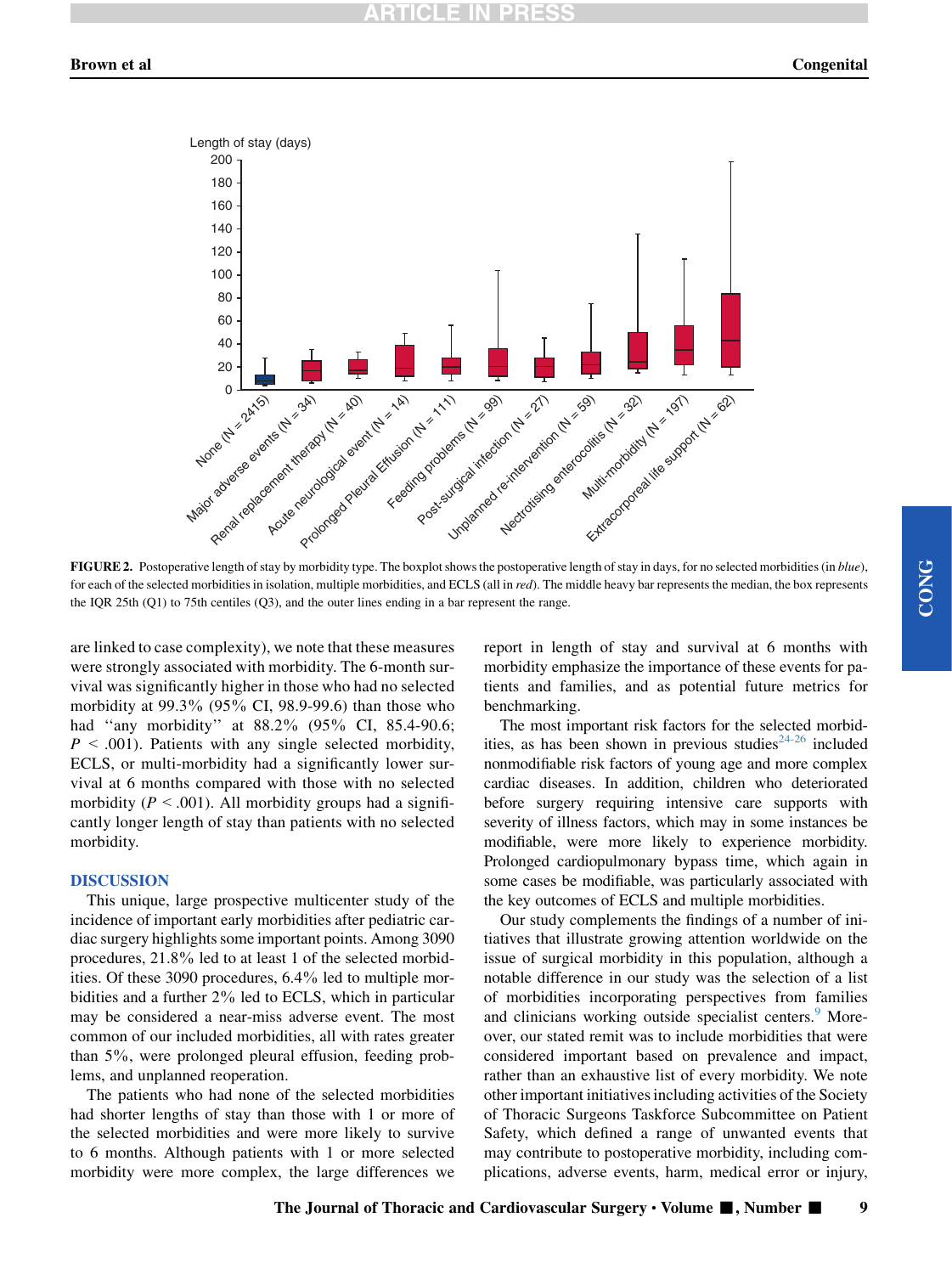<span id="page-9-0"></span>and near misses. $27$  Investigators used Society of Thoracic Surgeons Registry data to develop a composite scores to measure morbidity. $25$  A concern with this approach is that specific morbidities that may be amenable to quality improvement are less visible.

Prospective efforts include a Canadian study, which indicated that prospective monitoring of complications may lead to greater case ascertainment and thus a perception of higher complication rates.[24](#page-10-0) The Pediatric Cardiac Critical Care Consortium  $(PC<sup>4</sup>)$  set up in 2009, with the aim to improve the quality of care to patients with critical pediatric and congenital cardiovascular disease in North America and abroad, provides partner sites who participate on a voluntary basis with access to contemporary data for quality improvement.<sup>28,29</sup>

A motivation for our study was that although routine audit of postoperative mortality in pediatric cardiac surgery is well established in the United Kingdom via the  $NCHDA$ ,  $^{11}$  $^{11}$  $^{11}$  stakeholders, including children's heart surgery programs, congenital heart patient support groups, and the national audit, want to add morbidity outcomes to the current reporting of mortality. In 2015 at the start of our study, the NCHDA initiated the capture of preliminary morbidity measurements based on our study protocols, but these outcomes have yet to be analyzed. The collection of morbidities by the NCHDA will over time enable a future registry-based study involving larger numbers of patients, which might enable a method of risk adjustment and national audit to be developed for routine use.

### Study Limitations

We included only risk factors for morbidity that were available within mandatory and validated national audit data. Although this means that centers can analyze their ongoing case-mix with respect to these factors, we acknowledge that there may be other risk factors that we have not identified by taking this approach. It was necessary to collapse the risk factors of cardiac diagnosis and cardiac procedure into broad groups for our risk factor analyses, thus limiting interpretation of our results when considering specific individual conditions or procedures. Of note, we took an approach of categorizing cardiac procedures into 3 broad groups and cardiac diagnosis into 5 groups. We think cardiac diagnosis is an important factor to consider in outcome analyses because we recognize that the most complex patients may undergo a series of operations. Although we undertook extensive quality checks on our study data, no such processes are perfect. We found low rates for certain morbidities as stand-alone events, and the small numbers limited the risk factor analysis we were able to undertake for these individual stand-alone morbidities, for example, we did not have sufficient numbers to analysis incidence by specific procedure.

#### **CONCLUSIONS**

Our prospective multicenter study from the United Kingdom complements the international efforts in this important area. To assist with audit and quality assurance initiatives, we have developed software for local monitoring of complication rates in the United Kingdom, and we have co-developed information resources related to these findings for parents who report on rates of the selected morbidities, which will be available to UKbased clinicians to use during the surgical consent process. In the future, it is hoped that routine collection of important morbidity measures will complement the collection of mortality data by the national congenital heart diseases audit in the United Kingdom.

# Webcast  $(\triangle)$

You can watch a Webcast of this AATS meeting presentation by going to: [https://aats.blob.core.windows.net/](https://aats.blob.core.windows.net/media/19%20AM/Tuesday_May7/202BD/202BD/S109%20-%20Cardiopulmonary%20Bypass%20strategies/S109_7_webcast_113446908.mp4) media/19%[20AM/Tuesday\\_May7/202BD/202BD/S109](https://aats.blob.core.windows.net/media/19%20AM/Tuesday_May7/202BD/202BD/S109%20-%20Cardiopulmonary%20Bypass%20strategies/S109_7_webcast_113446908.mp4)% 20-%[20Cardiopulmonary](https://aats.blob.core.windows.net/media/19%20AM/Tuesday_May7/202BD/202BD/S109%20-%20Cardiopulmonary%20Bypass%20strategies/S109_7_webcast_113446908.mp4)%20Bypass%20strategies/S109\_ [7\\_webcast\\_113446908.mp4](https://aats.blob.core.windows.net/media/19%20AM/Tuesday_May7/202BD/202BD/S109%20-%20Cardiopulmonary%20Bypass%20strategies/S109_7_webcast_113446908.mp4).



### Conflict of Interest Statement

Authors have nothing to disclose with regard to commercial support.

Study contributors and advisors included Andrew Maclean, Sheryl Snowball, Luke Maidment, Sarah Bohannon, Liz Smith, Alison Jones, Kate Penny-Thomas, Joanne Webb, Sinead Cummins, John Stickley, Natasha Khan, Teresa Dickson, Ray Samson, Isobel Mcleod, Paul Wellman, Thomas Witter, Rhian Lakhani, Karen Sheehan, Kathleen Selway, Carrie Cherrington, Andrew Parry, Rob Tulloh, Bill Gaynor, Rodney Franklin, Lisa Allera, Kate Bull, Trevor Ritchens, Branko Mimic, Jon Smith, Lyvonne Tume, Vibeke Hjortdal, Michael Vath, Tom Treasure, Anne Keatley Clarke, Bea Tuten, and all the patients who participated in the study.

#### References

- 1. [O'Brien SM, Clarke DR, Jacobs JP, Jacobs ML, Lacour-Gayet FG,](http://refhub.elsevier.com/S0022-5223(19)31166-3/YMTC14584_sref1) [Pizarro C, et al. An empirically based tool for analyzing mortality associ](http://refhub.elsevier.com/S0022-5223(19)31166-3/YMTC14584_sref1)[ated with congenital heart surgery.](http://refhub.elsevier.com/S0022-5223(19)31166-3/YMTC14584_sref1) J Thorac Cardiovasc Surg. 2009;138: [1139-53.](http://refhub.elsevier.com/S0022-5223(19)31166-3/YMTC14584_sref1)
- 2. [Jenkins KJ, Gauvreau K, Newburger JW, Spray TL, Moller JH, Iezzoni LI.](http://refhub.elsevier.com/S0022-5223(19)31166-3/YMTC14584_sref2) [Consensus-based method for risk adjustment for surgery for congenital heart dis-](http://refhub.elsevier.com/S0022-5223(19)31166-3/YMTC14584_sref2)ease. [J Thorac Cardiovasc Surg](http://refhub.elsevier.com/S0022-5223(19)31166-3/YMTC14584_sref2). 2002;123:110-8.
- 3. [Lacour-Gayet F, Clarke D, Jacobs J, Gaynor W, Hamilton L, Jacobs M, et al. The](http://refhub.elsevier.com/S0022-5223(19)31166-3/YMTC14584_sref3) [Aristotle score for congenital heart surgery.](http://refhub.elsevier.com/S0022-5223(19)31166-3/YMTC14584_sref3) Semin Thorac Cardiovasc Surg Pe[diatr Card Surg Annu](http://refhub.elsevier.com/S0022-5223(19)31166-3/YMTC14584_sref3). 2004;7:185-91.
- 4. [Brown KL, Ridout DA, Goldman AP, Hoskote A, Penny DJ. Risk factors for long](http://refhub.elsevier.com/S0022-5223(19)31166-3/YMTC14584_sref4) [intensive care unit stay after cardiopulmonary bypass in children.](http://refhub.elsevier.com/S0022-5223(19)31166-3/YMTC14584_sref4) Crit Care Med. [2003;31:28-33.](http://refhub.elsevier.com/S0022-5223(19)31166-3/YMTC14584_sref4)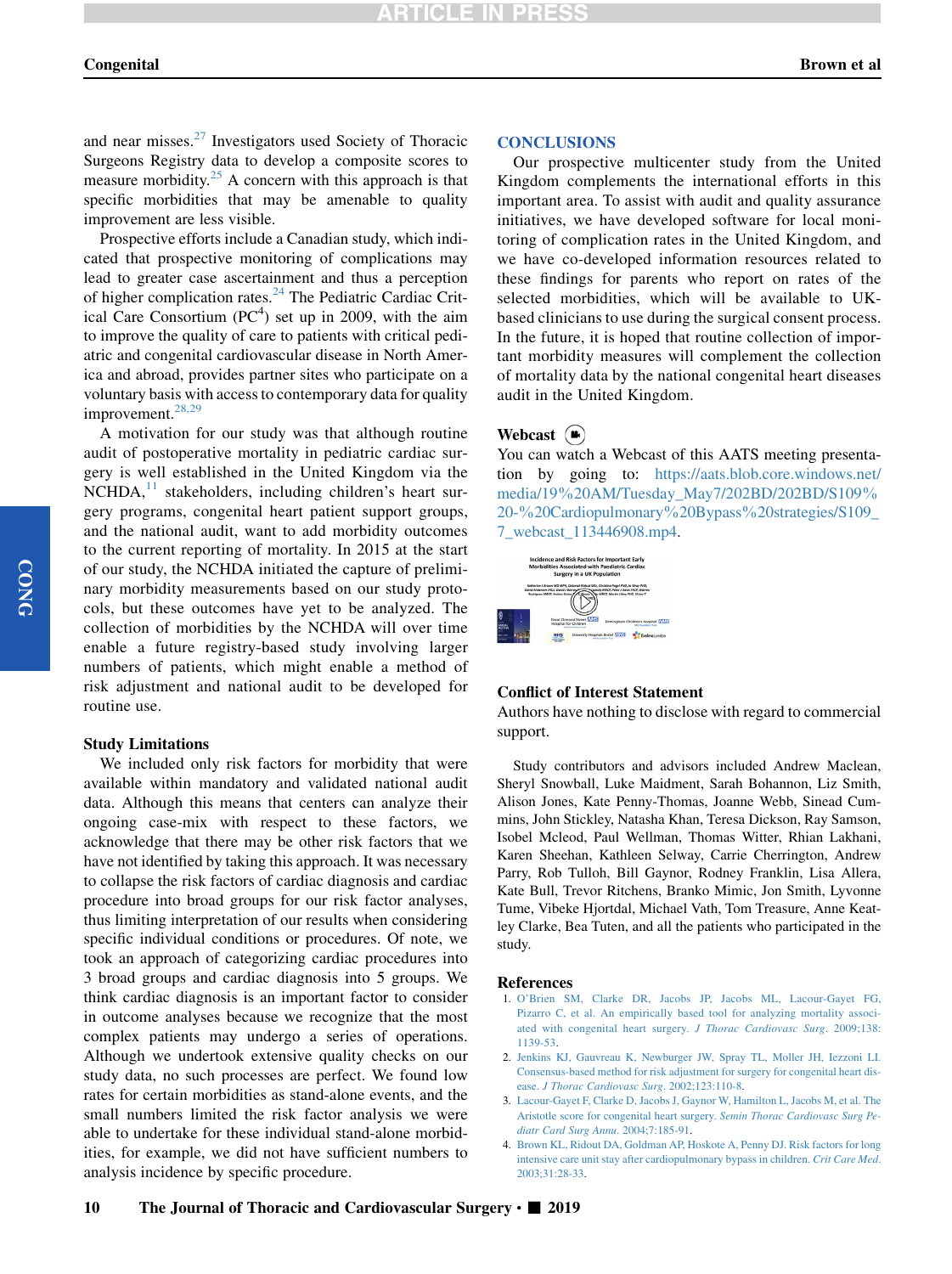# RTICLE IN PRE

- <span id="page-10-0"></span>5. [Costello JM, Cooper DS, Jacobs JP, Chai PJ, Kirsch R, Rosenthal T, et al. Inter](http://refhub.elsevier.com/S0022-5223(19)31166-3/sref5)[mediate-term outcomes after paediatric cardiac extracorporeal membrane](http://refhub.elsevier.com/S0022-5223(19)31166-3/sref5) [oxygenation—what is known \(and unknown\).](http://refhub.elsevier.com/S0022-5223(19)31166-3/sref5) Cardiol Young. 2011;21(Suppl [2\):118-23](http://refhub.elsevier.com/S0022-5223(19)31166-3/sref5).
- 6. [Newburger JW, Sleeper LA, Bellinger DC, Goldberg CS, Tabbutt S, Lu M, et al.](http://refhub.elsevier.com/S0022-5223(19)31166-3/YMTC14584_sref6) [Early developmental outcome in children with hypoplastic left heart syndrome](http://refhub.elsevier.com/S0022-5223(19)31166-3/YMTC14584_sref6) [and related anomalies: the single ventricle reconstruction trial.](http://refhub.elsevier.com/S0022-5223(19)31166-3/YMTC14584_sref6) Circulation. [2012;125:2081-91](http://refhub.elsevier.com/S0022-5223(19)31166-3/YMTC14584_sref6).
- 7. [Brown KL, Wray J, Wood TL, Mc Mahon AM, Burch M, Cairns J. Cost utility](http://refhub.elsevier.com/S0022-5223(19)31166-3/YMTC14584_sref7) [evaluation of extracorporeal membrane oxygenation as a bridge to transplant](http://refhub.elsevier.com/S0022-5223(19)31166-3/YMTC14584_sref7) [for children with end-stage heart failure due to dilated cardiomyopathy.](http://refhub.elsevier.com/S0022-5223(19)31166-3/YMTC14584_sref7) J Heart [Lung Transplant](http://refhub.elsevier.com/S0022-5223(19)31166-3/YMTC14584_sref7). 2009;28:32-8.
- 8. National Health Service. Safe and sustainable: children's congenital cardiac services 2011. Available at: [http://www.specialisedservices.nhs.uk/safe\\_](http://www.specialisedservices.nhs.uk/safe_sustainable/childrens-congenital-cardiac-services) [sustainable/childrens-congenital-cardiac-services](http://www.specialisedservices.nhs.uk/safe_sustainable/childrens-congenital-cardiac-services). Accessed March 31, 2012.
- 9. [Pagel C, Brown KL, McLeod I, Jepps H, Wray J, Chigaru L, et al. Selection by a](http://refhub.elsevier.com/S0022-5223(19)31166-3/YMTC14584_sref9) [panel of clinicians and family representatives of important early morbidities](http://refhub.elsevier.com/S0022-5223(19)31166-3/YMTC14584_sref9) [associated with paediatric cardiac surgery suitable for routine monitoring using](http://refhub.elsevier.com/S0022-5223(19)31166-3/YMTC14584_sref9) [the nominal group technique and a robust voting process.](http://refhub.elsevier.com/S0022-5223(19)31166-3/YMTC14584_sref9) BMJ Open. 2017;7: [e014743.](http://refhub.elsevier.com/S0022-5223(19)31166-3/YMTC14584_sref9)
- 10. [Brown KL, Pagel C, Brimmell R, Bull K, Davis P, Franklin RC, et al. Definition](http://refhub.elsevier.com/S0022-5223(19)31166-3/YMTC14584_sref10) [of important early morbidities related to paediatric cardiac surgery.](http://refhub.elsevier.com/S0022-5223(19)31166-3/YMTC14584_sref10) Cardiol Young[. 2017;27:747-56](http://refhub.elsevier.com/S0022-5223(19)31166-3/YMTC14584_sref10).
- 11. NICOR. NICOR: National Institute for Cardiovascular Outcomes Research: Congenital Heart Diseases. London UK: University College London; 2017. Available at: [www.nicor4.nicor.org.uk/CHD.](http://www.nicor4.nicor.org.uk/CHD) Accessed December 20, 2018.
- 12. [Rogers L, Brown KL, Franklin RC, Ambler G, Anderson D, Barron DJ, et al.](http://refhub.elsevier.com/S0022-5223(19)31166-3/YMTC14584_sref12) [Improving risk adjustment for mortality after pediatric cardiac surgery: the UK](http://refhub.elsevier.com/S0022-5223(19)31166-3/YMTC14584_sref12) PRAiS2 Model. [Ann Thorac Surg](http://refhub.elsevier.com/S0022-5223(19)31166-3/YMTC14584_sref12). 2017;104:211-9.
- 13. [Crowe S, Brown KL, Pagel C, Muthialu N, Cunningham D, Gibbs J, et al.](http://refhub.elsevier.com/S0022-5223(19)31166-3/YMTC14584_sref11) [Development of a diagnosis- and procedure-based risk model for 30-day](http://refhub.elsevier.com/S0022-5223(19)31166-3/YMTC14584_sref11) [outcome after pediatric cardiac surgery.](http://refhub.elsevier.com/S0022-5223(19)31166-3/YMTC14584_sref11) J Thorac Cardiovasc Surg. 2013; [145:1270-8.](http://refhub.elsevier.com/S0022-5223(19)31166-3/YMTC14584_sref11)
- 14. [Jacobs JP, O'Brien SM, Pasquali SK, Gaynor JW, Mayer JE Jr, Karamlou T,](http://refhub.elsevier.com/S0022-5223(19)31166-3/YMTC14584_sref14) [et al. The Society of Thoracic Surgeons congenital heart surgery database](http://refhub.elsevier.com/S0022-5223(19)31166-3/YMTC14584_sref14) [mortality risk model: part 2-clinical application.](http://refhub.elsevier.com/S0022-5223(19)31166-3/YMTC14584_sref14) Ann Thorac Surg. 2015; [100:1063-70](http://refhub.elsevier.com/S0022-5223(19)31166-3/YMTC14584_sref14).
- 15. [Cole TJ, Freeman JV, Preece MA. British 1990 growth reference centiles for](http://refhub.elsevier.com/S0022-5223(19)31166-3/YMTC14584_sref15) [weight, height, body mass index and head circumference fitted by maximum](http://refhub.elsevier.com/S0022-5223(19)31166-3/YMTC14584_sref15) [penalized likelihood.](http://refhub.elsevier.com/S0022-5223(19)31166-3/YMTC14584_sref15) Stat Med. 1998;17:407-29.
- 16. [Brown KL, Rogers L, Barron DJ, Tsang V, Anderson D, Tibby S, et al. Incorpo](http://refhub.elsevier.com/S0022-5223(19)31166-3/YMTC14584_sref17)[rating comorbidity within risk adjustment for UK pediatric cardiac surgery.](http://refhub.elsevier.com/S0022-5223(19)31166-3/YMTC14584_sref17) Ann Thorac Surg[. 2017;104:220-6.](http://refhub.elsevier.com/S0022-5223(19)31166-3/YMTC14584_sref17)
- 17. [Aharon AS, Drinkwater DC Jr, Churchwell KB, Quisling SV, Reddy VS,](http://refhub.elsevier.com/S0022-5223(19)31166-3/YMTC14584_sref16) [Taylor M, et al. Extracorporeal membrane oxygenation in children](http://refhub.elsevier.com/S0022-5223(19)31166-3/YMTC14584_sref16) [after repair of congenital cardiac lesions.](http://refhub.elsevier.com/S0022-5223(19)31166-3/YMTC14584_sref16) Ann Thorac Surg. 2001;72: [2095-102.](http://refhub.elsevier.com/S0022-5223(19)31166-3/YMTC14584_sref16)
- 18. [Alsoufi B, Shen I, Karamlou T, Giacomuzzi C, Burch G, Silberbach M, et al.](http://refhub.elsevier.com/S0022-5223(19)31166-3/YMTC14584_sref18) [Extracorporeal life support in neonates, infants, and children after repair of](http://refhub.elsevier.com/S0022-5223(19)31166-3/YMTC14584_sref18) [congenital heart disease: modern era results in a single institution.](http://refhub.elsevier.com/S0022-5223(19)31166-3/YMTC14584_sref18) Ann Thorac Surg[. 2005;80:15-21](http://refhub.elsevier.com/S0022-5223(19)31166-3/YMTC14584_sref18).
- 19. [Beiras-Fernandez A, Deutsch M-A, Kainzinger S, Kaczmarek I, Sodian R,](http://refhub.elsevier.com/S0022-5223(19)31166-3/YMTC14584_sref19) [Ueberfuhr P, et al. Extracorporeal membrane oxygenation in 108 patients with](http://refhub.elsevier.com/S0022-5223(19)31166-3/YMTC14584_sref19) [low cardiac output - a single-center experience.](http://refhub.elsevier.com/S0022-5223(19)31166-3/YMTC14584_sref19) Int J Artif Organs. 2011;34: [365-73](http://refhub.elsevier.com/S0022-5223(19)31166-3/YMTC14584_sref19).
- 20. [Chauhan S, Malik M, Malik V, Chauhan Y, Kiran U, Bisoi AK. Extracorporeal](http://refhub.elsevier.com/S0022-5223(19)31166-3/YMTC14584_sref20) [membrane oxygenation after pediatric cardiac surgery: a 10 year experience.](http://refhub.elsevier.com/S0022-5223(19)31166-3/YMTC14584_sref20) [Ann Card Anaesth](http://refhub.elsevier.com/S0022-5223(19)31166-3/YMTC14584_sref20). 2011;14:19-24.
- 21. [Coskun KO, Coskun ST, Popov AF, Hinz J, El-Arousy M, Schmitto JD, et al.](http://refhub.elsevier.com/S0022-5223(19)31166-3/YMTC14584_sref21) [Extracorporeal life support in pediatric cardiac dysfunction.](http://refhub.elsevier.com/S0022-5223(19)31166-3/YMTC14584_sref21) J Cardiothorac Surg[. 2010;5:112](http://refhub.elsevier.com/S0022-5223(19)31166-3/YMTC14584_sref21).
- 22. Rubin DB. [Multiple Imputation for Nonresponse in Surveys](http://refhub.elsevier.com/S0022-5223(19)31166-3/YMTC14584_sref22). New York: Wiley; [1987.](http://refhub.elsevier.com/S0022-5223(19)31166-3/YMTC14584_sref22)
- 23. Stata Statistical Software: Release 14[. College Station, TX: StataCorp LP; 2015.](http://refhub.elsevier.com/S0022-5223(19)31166-3/YMTC14584_sref23)
- 24. [Belliveau D, Burton HJ, O'Blenes SB, Warren AE, Hancock Friesen CL. Real](http://refhub.elsevier.com/S0022-5223(19)31166-3/YMTC14584_sref24)[time complication monitoring in pediatric cardiac surgery.](http://refhub.elsevier.com/S0022-5223(19)31166-3/YMTC14584_sref24) Ann Thorac Surg. [2012;94:1596-602](http://refhub.elsevier.com/S0022-5223(19)31166-3/YMTC14584_sref24).
- 25. [Jacobs ML, O'Brien SM, Jacobs JP, Mavroudis C, Lacour-Gayet F, Pasquali SK,](http://refhub.elsevier.com/S0022-5223(19)31166-3/sref25) [et al. An empirically based tool for analyzing morbidity associated with opera](http://refhub.elsevier.com/S0022-5223(19)31166-3/sref25)[tions for congenital heart disease.](http://refhub.elsevier.com/S0022-5223(19)31166-3/sref25) J Thorac Cardiovasc Surg. 2013;145:1046-57.
- 26. [Hickey PA, Connor JA, Cherian KM, Jenkins K, Doherty K, Zhang H,](http://refhub.elsevier.com/S0022-5223(19)31166-3/YMTC14584_sref26) [et al. International quality improvement initiatives.](http://refhub.elsevier.com/S0022-5223(19)31166-3/YMTC14584_sref26) Cardiol Young. [2017;27:S61-8](http://refhub.elsevier.com/S0022-5223(19)31166-3/YMTC14584_sref26).
- 27. [Jacobs JP, Benavidez OJ, Bacha EA, Walters HL, Jacobs ML. The](http://refhub.elsevier.com/S0022-5223(19)31166-3/YMTC14584_sref27) [nomenclature of safety and quality of](http://refhub.elsevier.com/S0022-5223(19)31166-3/YMTC14584_sref27) care for patients with congenital [cardiac disease: a report of the Society of Thoracic Surgeons congenital](http://refhub.elsevier.com/S0022-5223(19)31166-3/YMTC14584_sref27) [database taskforce subcommittee on patient safety.](http://refhub.elsevier.com/S0022-5223(19)31166-3/YMTC14584_sref27) Cardiol Young. 2008; [18\(Suppl 2\):81-91](http://refhub.elsevier.com/S0022-5223(19)31166-3/YMTC14584_sref27).
- 28. [Gaies M, Werho DK, Zhang W, Donohue JE, Tabbutt S, Ghanayem NS,](http://refhub.elsevier.com/S0022-5223(19)31166-3/YMTC14584_sref28) [et al. Duration of Postoperative mechanical ventilation as a quality](http://refhub.elsevier.com/S0022-5223(19)31166-3/YMTC14584_sref28) [metric for pediatric cardiac surgical programs.](http://refhub.elsevier.com/S0022-5223(19)31166-3/YMTC14584_sref28) Ann Thorac Surg. 2018; [105:615-21.](http://refhub.elsevier.com/S0022-5223(19)31166-3/YMTC14584_sref28)
- 29. [Buckley JR, Graham EM, Gaies M, Alten JA, Cooper DS, Costello JM, et al.](http://refhub.elsevier.com/S0022-5223(19)31166-3/YMTC14584_sref29) [Clinical epidemiology and centre variation in chylothorax rates after cardiac sur](http://refhub.elsevier.com/S0022-5223(19)31166-3/YMTC14584_sref29)[gery in children: a report from the pediatric cardiac critical care consortium.](http://refhub.elsevier.com/S0022-5223(19)31166-3/YMTC14584_sref29) Car[diol Young](http://refhub.elsevier.com/S0022-5223(19)31166-3/YMTC14584_sref29). 2017;1-8.

Key Words: cardiac surgery, complications, morbidity, outcome, pediatrics

### **Discussion**



Dr Meena Nathan (Boston, Mass). You have involved multiple people to come up with your 9 important comorbidities, and it is important in future studies that key stakeholders be involved early in the process, and I congratulate you on doing that in a timely fashion.

I have several questions for you. In your morbidity analysis, you analyzed on the basis of procedures rather than at the patient level. How many of those 3090 procedures occurred during the same hospitalizations? Were there any that were counted twice during the same hospitalization?



Dr David Barron (London, United Kingdom). They would have to have occurred during the hospital admission to be counted as a morbidity.

Dr Nathan. My question was, you had 2861 patients but 3090 operations.

Dr Barron. Procedures, yes.

Dr Nathan. How do you account for

Dr Barron. Of course, some of them were the same patients, such as a staged Norwood, they may have had their stage I and II during the period of the study so they would appear twice. If they had a reoperation during the same admission and if it was within 30 days, it would not count as a separate procedure. So you have to have 2 procedures at least 30 days apart for them to be entered.

Dr Nathan. Were there some that occurred during the same hospitalization?

Dr Barron. Yes.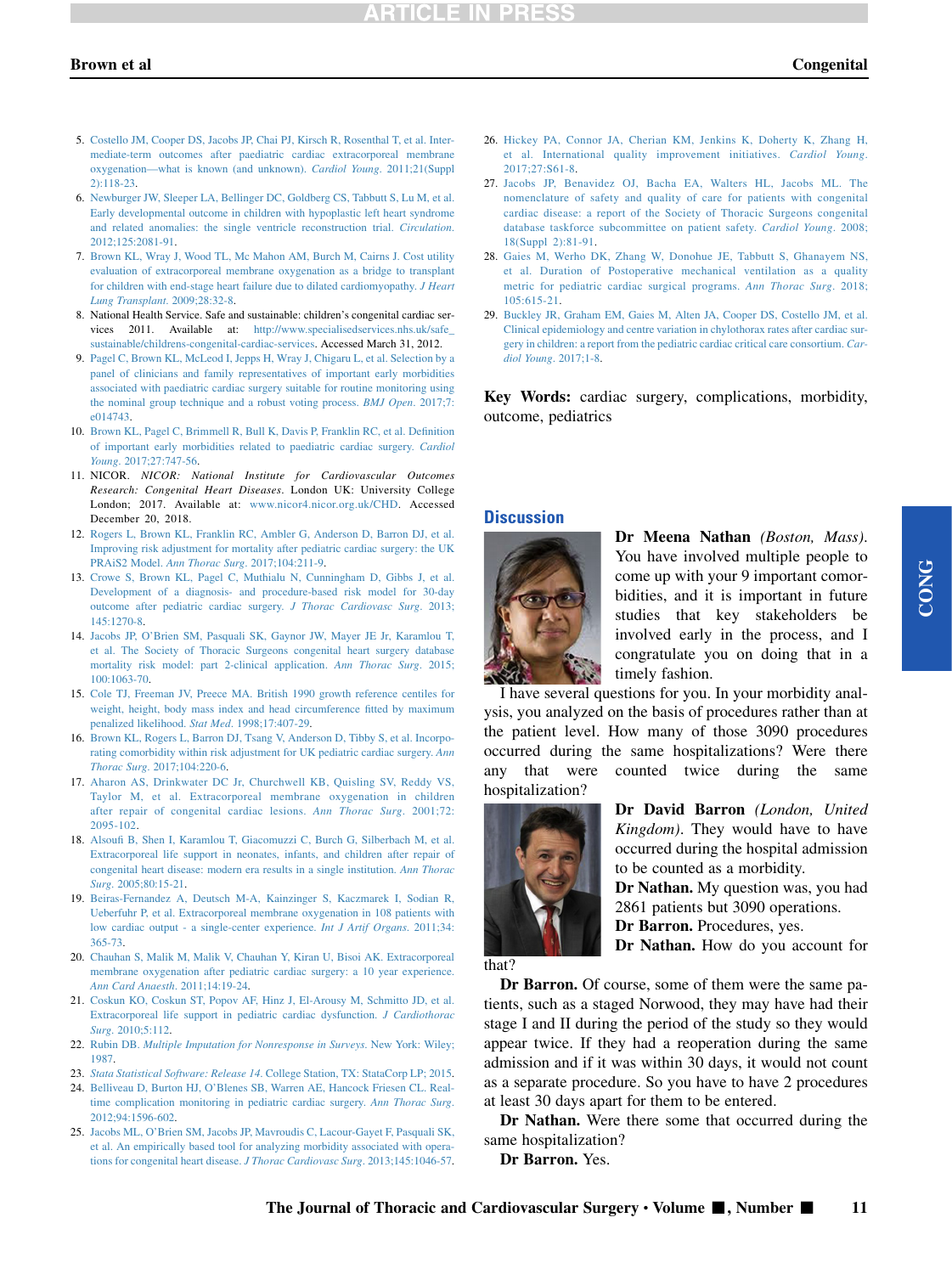ICLE IN

Dr Nathan. How do you account for which morbidity went with which procedure?

Dr Barron. It goes back to the primary procedure in that case.

Dr Nathan. You had a large sample size. I was wondering whether you considered additional subgroup analysis on the higher risk groups, such as neonates and maybe on palliative versus nonpalliative procedures?

Dr Barron. Yes, that is all in process now, so there is a lot of additional analysis that goes into particulars for each individual morbidity where we are studying the risk factors for each individual morbidity and how it is affecting survival.

Dr Nathan. And you did do a clustered analysis to account for center variation?

### Dr Barron. Yes.

Dr Nathan. Did you consider analyzing volume of surgeon, volume of center as tertiles to look at variability?

Dr Barron. Exactly that, and we are doing it. There is surprisingly little variation between the centers, but the full analysis is still to come out. There are some real lessons. For instance, we don't understand why but in Birmingham we have a low incidence of need for renal support. So we are intrigued to look into these sort of things that the study has thrown up to see whether we can learn from each other and if there is anything differently that others can learn from.

Dr Nathan. Have you decided of these 9 which are the 5 you are going to prospectively monitor and audit at all your centers?

Dr Barron. It's the ones that are easiest to define and manage. So it's going to be need for renal support and for neurologic outcomes, a need for ECMO for unexpected reoperations during admission and for major adverse events.



Dr Yves d'Udekem d'Acoz (Victoria, Australia). David, I think it's great work. It is nice to have this large set of data. I want to challenge you a bit and see how do you practically react to that? You have got your little app and what do you do from there? Do you go to your guys and say, hey,

guys, your rate of stroke is high, your babies are not feeling well, you have to do something. And then there are some measurements that are not the same as the other ones, and I was particularly happy to look at the rate of unplanned reoperation, 5%, which is what I estimate it should be. I am nervous when people tell me that they have a low rate of reoperation, because you want to ultimately have the patient get out of the hospital with a perfect operation even if it is at the cost of a reoperation.

Dr Barron. Very well said, good, you are quite right, we look at these things, but what are we going to do about it? I think for some of them they might at least focus everybody on the fact that things aren't going as well as you might think things are going. Things like infection rates, for sure, I think you can react to them and do something about it. For some of the others it may not necessarily be so easy, but at least it heightens your awareness, and I think at least you are armed a little bit with more information.

For reoperations, it's difficult to standardize for it because people's thresholds for reoperation will be different and you don't quite know, as you say, when it becomes a good thing or a bad thing. So we will be going into the whole analysis and looking at all the patients who had reoperations to try and make sort of an understanding of whether it reflected bad practice or whether it reflected good practice.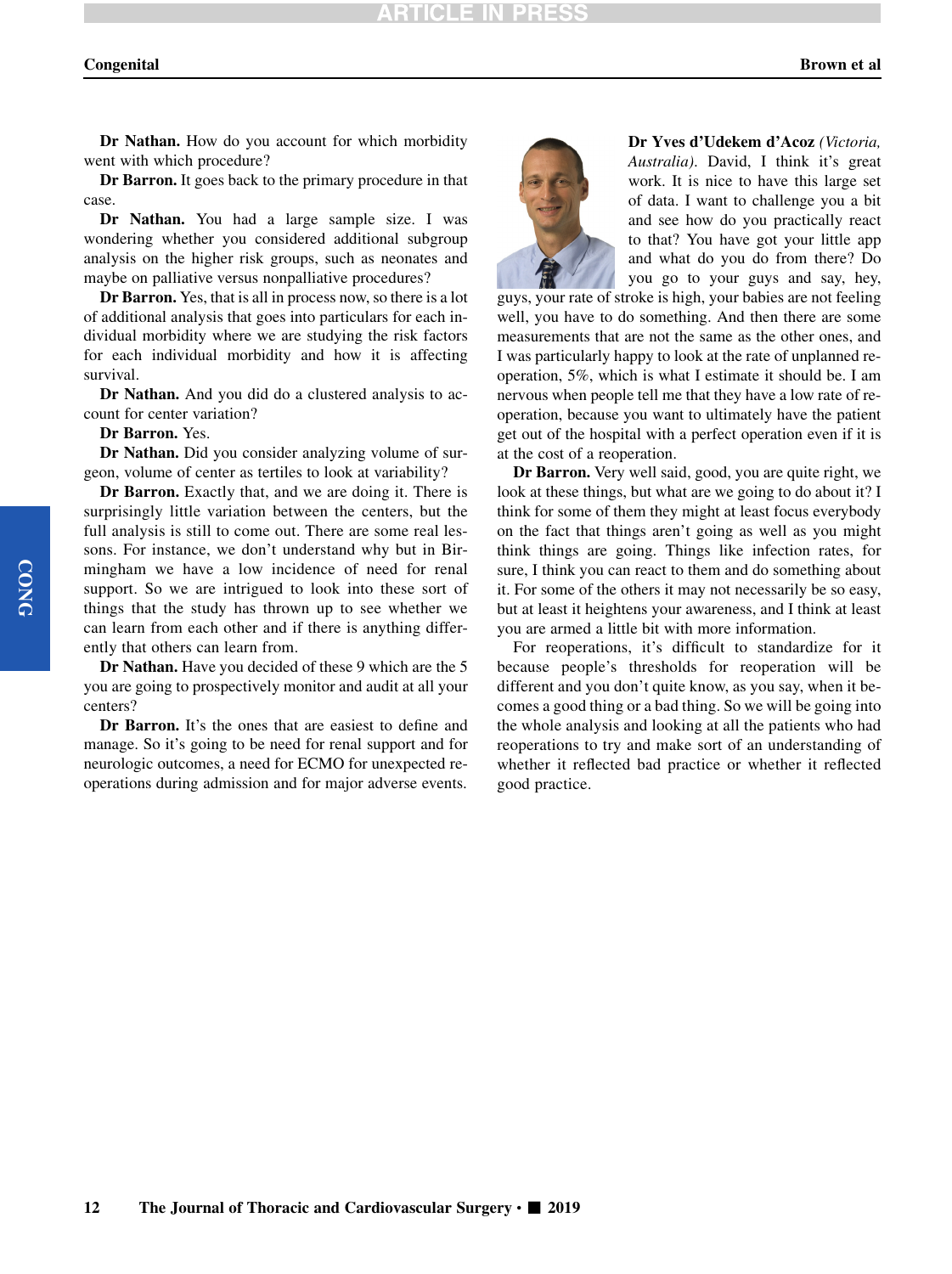# <span id="page-12-0"></span>APPENDIX

# Appendix E1. Definitions of Morbidity, From Brown and Colleagues<sup>[10](#page-10-0)</sup>

| <b>Morbidity</b>                              | <b>Timescale for identification</b>                                                                                                                                                                                                                                                                                                                                                                                                                                                                           | <b>Definition</b>                                                                                                                                                                                                                                                                                                                                                                                                                                                                                         | Measurement protocol (if<br>additional to definition)                                                                                                                                                                                                                                                                                                                         | <b>Minimum treatment</b><br>protocol                                                                                                                                                                                                              |
|-----------------------------------------------|---------------------------------------------------------------------------------------------------------------------------------------------------------------------------------------------------------------------------------------------------------------------------------------------------------------------------------------------------------------------------------------------------------------------------------------------------------------------------------------------------------------|-----------------------------------------------------------------------------------------------------------------------------------------------------------------------------------------------------------------------------------------------------------------------------------------------------------------------------------------------------------------------------------------------------------------------------------------------------------------------------------------------------------|-------------------------------------------------------------------------------------------------------------------------------------------------------------------------------------------------------------------------------------------------------------------------------------------------------------------------------------------------------------------------------|---------------------------------------------------------------------------------------------------------------------------------------------------------------------------------------------------------------------------------------------------|
| Acute neurologic<br>event                     | Includes neurologic<br>morbidities that, based on<br>best clinical judgment,<br>arose as new findings<br>around the time of surgery<br>that were detected within<br>the same hospitalization as<br>the surgery. It is recognized<br>that in certain<br>circumstances such as<br>when a child is very sick on<br>life support, preprocedure<br>assessment is challenging,<br>in these circumstances as<br>full an evaluation as<br>possible to be completed,<br>incorporating serial<br>assessments over time. | Neurologic events, including<br>seizure, abnormal<br>movement (includes<br>choreiform or athetoid),<br>focal neurologic deficit<br>(includes hemiplegia and<br>monoplegia), intracranial<br>hemorrhage, stroke, brain<br>death, reversible ischemic<br>neurologic dysfunction,<br>hypoxic ischemic<br>encephalopathy, spinal cord<br>ischemia, basal ganglia<br>damage, or brain stem<br>injury (includes abnormal<br>cough or gag reflex). $E1$                                                          | Includes new abnormality in<br>any of the following:<br>- Electroencephalogram<br>- Brain scan (computed<br>tomography or<br>magnetic resonance)<br>- Clinical evaluation<br>(seizures or movement<br>disorder, focal<br>neurologic signs,<br>generalized neurologic<br>signs, altered conscious<br>level including even<br>brain death)                                      | The treatment protocol is<br>variable depending on the<br>type of neuro-morbidity.<br>Specialist consultation with a<br>neurologist, a full<br>evaluation of any brain<br>injury, and<br>neurodevelopmental<br>follow-up would be a<br>minimum.   |
| Unplanned<br>reoperation or<br>reintervention | Unplanned reinterventions are<br>procedures outside the<br>expected patient pathway,<br>which may be undertaken<br>at any time from the start of<br>the postoperative admission<br>up until 30 d after the<br>primary operation.<br>Additional procedures or<br>revisions undertaken within<br>the primary trip to the<br>operating theatre<br>(incorporating return onto<br>cardiopulmonary bypass)<br>are not included in the<br>definition of reoperation.                                                 | Unplanned reinterventions<br>include procedures that<br>were not intended during<br>the planning phase, follow<br>an initial primary cardiac<br>surgery, and result in<br>"substantive alteration to<br>heart" incorporating<br>cardiac bypass, cardiac<br>nonbypass, pacemaker<br>placement, interventional<br>catheterizations, and<br>diaphragm plications<br>(which are not related to the<br>heart itself). The definition<br>does not include support or<br>other noncardiac surgery<br>procedures. | Unplanned return to the<br>operating room or cardiac<br>catheter laboratory within<br>30 d (excludes)<br>interventional catheters that<br>were planned<br>preoperatively; excluding<br>delayed chest closure,<br>excluding procedures for<br>bleeding)<br>(Includes diaphragm plication<br>and insertion of pacemaker<br>for surgically acquired<br>arrhythmia).              | Not applicable. The minimal<br>assessment is<br>cardiovascular evaluation<br>of the repair with<br>echocardiography and<br>tolerance of weaning from<br>life supports.                                                                            |
| Feeding<br>problems                           | A diagnosis of postoperative<br>feeding problems should be<br>considered during recovery<br>after surgery and before<br>discharge from the<br>specialist center to home or<br>to secondary care if the<br>child is unable to feed<br>normally. The goal is<br>detection of feeding<br>problems which are new<br>postsurgery, and it is<br>recognized that this may be<br>challenging where a child                                                                                                            | A child may fail to feed<br>normally after pediatric<br>cardiac surgery for a range<br>of reasons including<br>gastroesophageal reflux,<br>vocal cord paralysis, oral-<br>motor dysfunction, oral<br>aversion, and neurologic<br>impairment. $E^2$ If for any of<br>these reasons a child is not<br>able to orally feed or<br>completely orally feed and<br>is tube dependent at<br>discharge from the tertiary                                                                                           | The requirement for any<br>feeding support.<br>Includes via the intravenous<br>route or via an enteral tube.<br>Excludes feeding support that<br>was present to treat a<br>primary problem diagnosed<br>before the surgery, feeding<br>support related to an<br>episode of necrotizing<br>enterocolitis, and feeding<br>support because the child<br>dislikes a special diet. | Treatment includes<br>assessment by the dietician,<br>speech and language<br>therapist, and of the<br>patient's weight. Progress<br>with feeding should be<br>monitored by the clinical<br>care team responsible at<br>each stage of the journey. |

(Continued)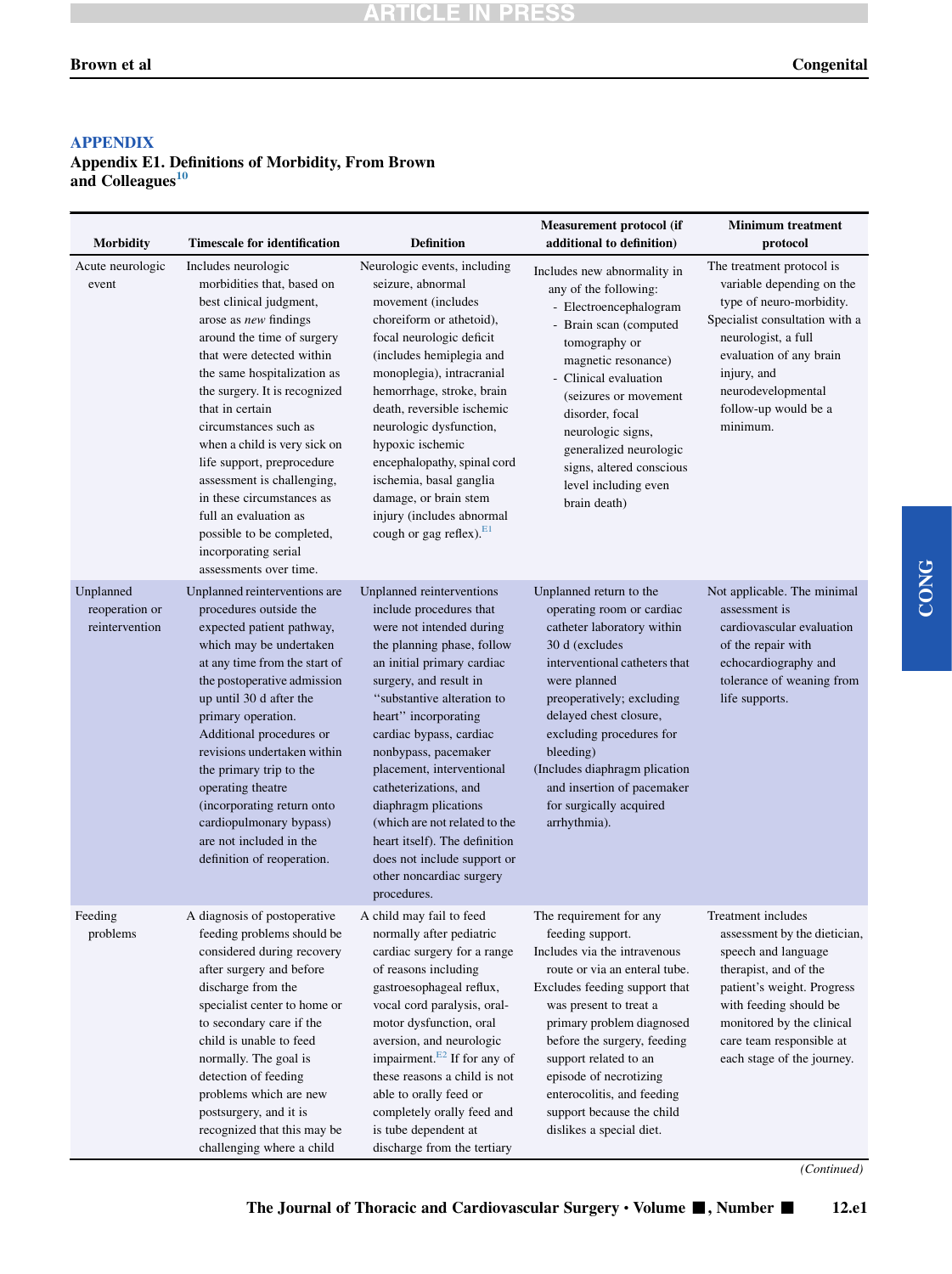# **ARTICLE IN PRESS**

# Continued

| <b>Morbidity</b>                                   | <b>Timescale for identification</b>                                                                                                                                                           | <b>Definition</b>                                                                                                                                                                                                                                                                                                                                                                                                                                                                                                                                                                                                                                                                                                                                                        | Measurement protocol (if<br>additional to definition)                                                                                                                                                                                                                                                                                                                                                                                                                                         | <b>Minimum</b> treatment<br>protocol                                                                                                                                                               |
|----------------------------------------------------|-----------------------------------------------------------------------------------------------------------------------------------------------------------------------------------------------|--------------------------------------------------------------------------------------------------------------------------------------------------------------------------------------------------------------------------------------------------------------------------------------------------------------------------------------------------------------------------------------------------------------------------------------------------------------------------------------------------------------------------------------------------------------------------------------------------------------------------------------------------------------------------------------------------------------------------------------------------------------------------|-----------------------------------------------------------------------------------------------------------------------------------------------------------------------------------------------------------------------------------------------------------------------------------------------------------------------------------------------------------------------------------------------------------------------------------------------------------------------------------------------|----------------------------------------------------------------------------------------------------------------------------------------------------------------------------------------------------|
|                                                    | was not fed preoperatively<br>for cardiac reasons because<br>feeding ability will not have<br>been assessed objectively.                                                                      | center or at 30 d (if he or she<br>is otherwise clinically<br>stable enough to feed at that<br>time point), then a<br>postoperative feeding<br>problem will be diagnosed.                                                                                                                                                                                                                                                                                                                                                                                                                                                                                                                                                                                                |                                                                                                                                                                                                                                                                                                                                                                                                                                                                                               |                                                                                                                                                                                                    |
| Need for renal<br>replacement<br>therapy           | Includes renal replacement<br>therapy when initiated as a<br>new support at any time<br>from the start of the<br>postoperative admission to<br>ICU up to 30 d after the<br>primary operation. | The child requires renal<br>replacement therapy<br>(peritoneal dialysis or<br>hemofiltration) for renal<br>failure (oligo-anuria<br>of $\leq$ 0.5 mL/kg/h and<br>elevated creatinine level for<br>age) or fluid overload. In<br>patients in whom renal<br>support is required<br>alongside ECLS, the<br>primary morbidity is<br>viewed as ECLS.                                                                                                                                                                                                                                                                                                                                                                                                                          | The measurement protocol is<br>simply the presence of<br>(new) renal support.<br>(Excludes renal support on<br>ECLS.) Data on renal<br>biochemistry and urine<br>output will be collected.                                                                                                                                                                                                                                                                                                    | Instigation of effective renal<br>replacement therapy.<br>If recovery of kidney function<br>does not occur within 3 to<br>5 wk then consultation with<br>pediatric renal physician is<br>required. |
| Major adverse<br>cardiac events<br>or never events | Events within this morbidity<br>may be identified during<br>the tertiary hospital stay<br>(ward or ICU) after the<br>primary surgery.                                                         | This morbidity includes:<br>- Cardiac arrest, where<br>the child receives any<br>chest compressions or<br>defibrillation.<br>- Chest reopening on the<br>ICU or ward for any<br>reason.<br>- Major hemorrhage in<br>the ICU after surgery.<br>- A 'Never Event'<br>applicable to pediatric<br>cardiac surgery as<br>selected from the<br>'Never Events' list<br>published for National<br>Health Service for<br>$2015^{E3}$ (Including<br>wrong site or wrong<br>patient surgery, wrong<br>prosthesis surgery,<br>retained foreign object<br>post procedure, wrong<br>route administration of<br>medication, transfusion<br>or transplantation of<br>main red cell group<br>incompatible blood<br>components or organs,<br>misplaced nasogastric<br>or orogastric tubes, | Major hemorrhage is defined<br>as bleeding $> 10$ mL/kg/h<br>on ICU for 2 consecutive<br>hours.<br>A 'Never Event' includes the<br>events listed plus harm to<br>the patient, for example, if a<br>nasogastric tube is<br>misplaced, detected and<br>removed in a timely manner<br>before any harm is done<br>then this is not a 'Never<br>Event.' Conversely, if the<br>misplaced nasogastric tube<br>is not noted, and feed is<br>given into the bronchus,<br>then this is a 'Never Event.' | All events will result in<br>immediate treatment as part<br>of current practice.                                                                                                                   |

(Continued)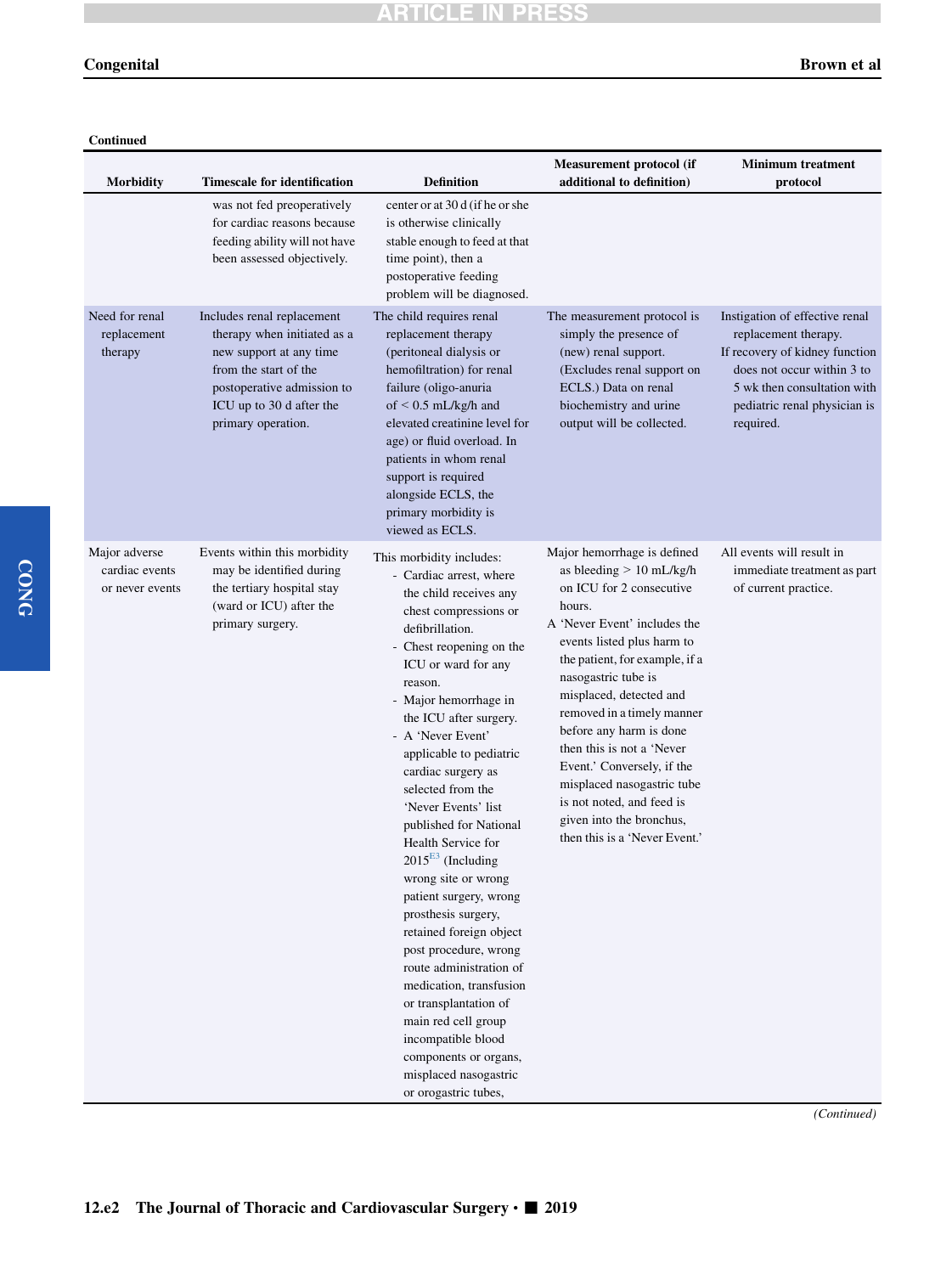# **ARTICLE IN PRESS**

# Brown et al Congenital

| <b>Morbidity</b>                                           | <b>Timescale for identification</b>                                                                                                                                                                                                                                                                                                                              | <b>Definition</b>                                                                                                                                                                                                                                                                                                                                                                                                                                                                                                                                                                                                 | Measurement protocol (if<br>additional to definition)                                                                                                                                                                                                                                                              | <b>Minimum treatment</b><br>protocol                                                                                                                                                                                                                                                          |
|------------------------------------------------------------|------------------------------------------------------------------------------------------------------------------------------------------------------------------------------------------------------------------------------------------------------------------------------------------------------------------------------------------------------------------|-------------------------------------------------------------------------------------------------------------------------------------------------------------------------------------------------------------------------------------------------------------------------------------------------------------------------------------------------------------------------------------------------------------------------------------------------------------------------------------------------------------------------------------------------------------------------------------------------------------------|--------------------------------------------------------------------------------------------------------------------------------------------------------------------------------------------------------------------------------------------------------------------------------------------------------------------|-----------------------------------------------------------------------------------------------------------------------------------------------------------------------------------------------------------------------------------------------------------------------------------------------|
|                                                            |                                                                                                                                                                                                                                                                                                                                                                  | - Tissue injury to limb or<br>vital organ such as<br>perforated viscus or<br>ischemic limb injury.                                                                                                                                                                                                                                                                                                                                                                                                                                                                                                                |                                                                                                                                                                                                                                                                                                                    |                                                                                                                                                                                                                                                                                               |
| <b>ECLS</b>                                                | ECLS after surgery and before<br>discharge from the tertiary<br>hospital, including the rare<br>cases when a child was on<br>ECLS before surgery.                                                                                                                                                                                                                | This morbidity is defined by<br>the presence of an ECLS<br>system connected to the<br>patient after the operation,<br>whether it was placed in the<br>operating theatre or in the<br>intensive care unit, and<br>whether the indication was<br>cardiac arrest, low cardiac<br>output state, poor cardiac<br>function, arrhythmia,<br>residual or recurrent<br>cardiac lesion, pulmonary<br>including pulmonary<br>hypertension or sepsis.                                                                                                                                                                         | It is recognized that children<br>on ECLS after pediatric<br>cardiac surgery have high<br>rates of other<br>complications, including<br>renal support, bleeding,<br>sepsis, sternal reopening,<br>and cardiac arrest E4 Where<br>such complications arise as<br>part of ECLS, the morbidity<br>is defined as ECLS. | The morbidity is in fact a<br>treatment modality offered<br>so this is not applicable.<br>Centers offering ECLS<br>follow protocols based on<br>those provided by the<br>ECLS organization.                                                                                                   |
| Necrotizing<br>enterocolitis                               | Necrotizing enterocolitis as a<br>new diagnosis from after<br>surgery until discharge<br>from the tertiary hospital.                                                                                                                                                                                                                                             | Necrotizing enterocolitis class<br>1a or $1b$ , $E^5$ which<br>incorporates babies with<br>systemic signs of<br>inflammation and<br>abdominal clinical signs<br>such as distension or larger<br>than normal gastric<br>aspirates or mild rectal<br>bleeding but no radiologic<br>changes are included, if a<br>general surgery specialist<br>has seen the child and<br>commenced a course of<br>intravenous antibiotics and<br>parenteral nutrition for 5 to<br>7 d. Cases of severe<br>necrotizing enterocolitis<br>with radiologic signs<br>systemic instability and<br>bowel perforation are also<br>included. | Data in respect of systemic<br>clinical signs, intestinal<br>signs and radiology will be<br>collected, as well as the<br>treatments deployed, thus<br>enabling the necrotizing<br>enterocolitis diagnosis to be<br>graded between 1a and 3b.                                                                       | Consultation with general<br>surgery and further<br>management in respect of<br>antibiotics, nutrition,<br>radiologic investigation,<br>and surgical intervention.                                                                                                                            |
| Surgical site<br>infection and<br>bloodstream<br>infection | Surgical site and bloodstream<br>infections diagnosed within<br>the hospital admission after<br>surgery or after<br>readmission to the same<br>unit during postoperative<br>recovery, where the treating<br>clinical team assesses the<br>infection to be linked to the<br>recent operation. It is noted<br>that mediastinitis may be<br>detected more than 30 d | Deep surgical site infection or<br>mediastinitis includes any<br>infection of an incised<br>wound that undergoes any<br>reintervention by a surgeon<br>(eg, opening of the wound,<br>vacuum dressing),<br>mediastinitis and false<br>aneurysm, independent of<br>culture positivity.<br><b>Bloodstream</b> infection<br>includes both catheter                                                                                                                                                                                                                                                                    | Deep surgical site infection<br>excludes superficial site<br>infection managed without<br>a surgeon's reoperation by<br>conventional nurse dressing<br>only, even if the wound<br>heals by secondary<br>intention.                                                                                                 | The minimum treatment<br>protocol consists of<br>antibiotics based on<br>organism and sensitivities,<br>and where relevant the<br>removal of the line.<br>Surgical intervention may<br>be required for deep<br>surgical site and in some<br>cases of endocarditis. Both<br>conditions require |

(Continued)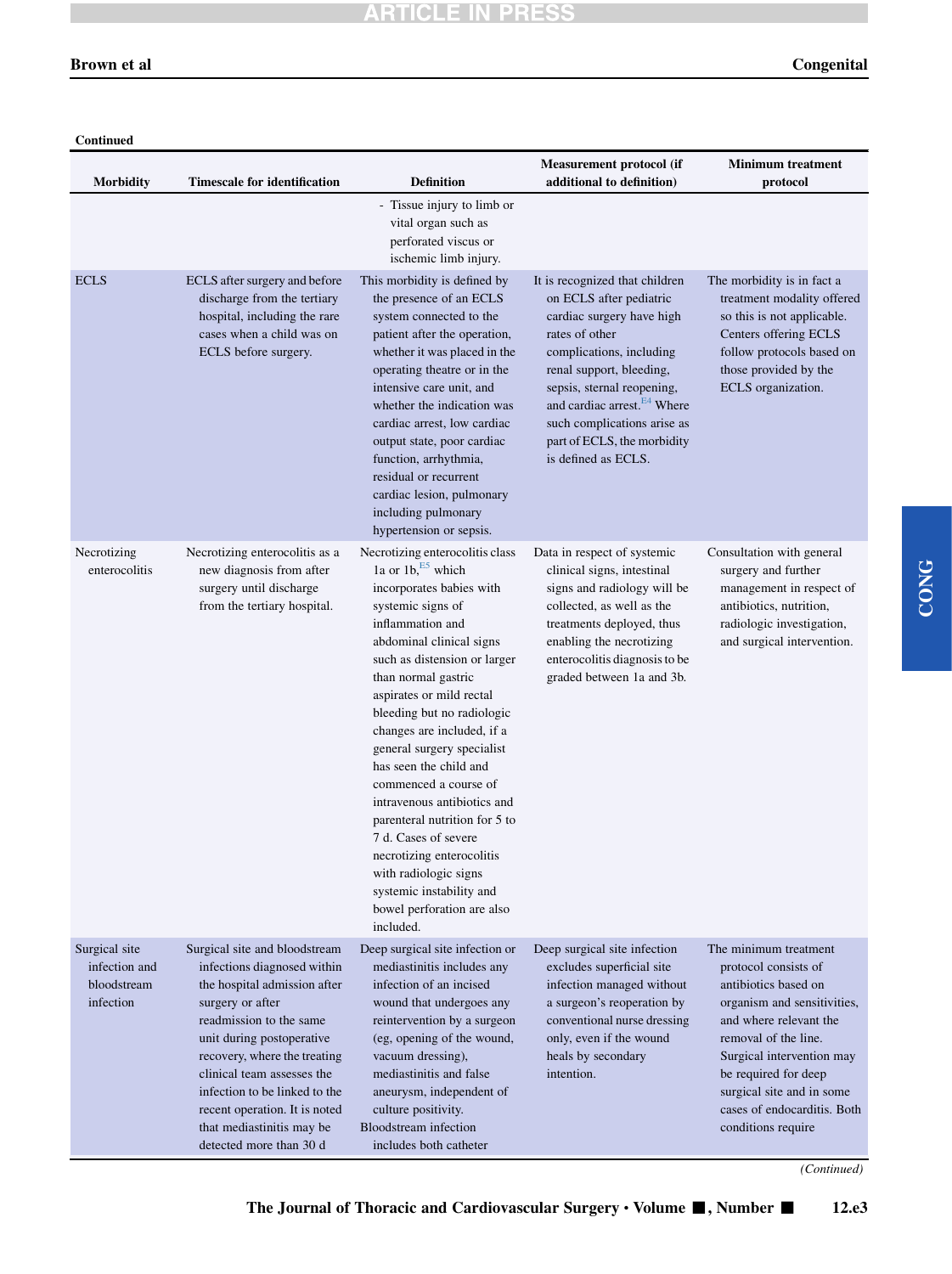#### <span id="page-15-0"></span>**Continued**

| <b>Morbidity</b>                                | <b>Timescale for identification</b>                                                                                                                                                      | <b>Definition</b>                                                                                                                                                                                                                                                                                                                                                                                                                                                             | Measurement protocol (if<br>additional to definition)                                                                                                                                                                                                                                                                                                                                                                                           | <b>Minimum treatment</b><br>protocol                                                                                                                                                                                                                                                 |
|-------------------------------------------------|------------------------------------------------------------------------------------------------------------------------------------------------------------------------------------------|-------------------------------------------------------------------------------------------------------------------------------------------------------------------------------------------------------------------------------------------------------------------------------------------------------------------------------------------------------------------------------------------------------------------------------------------------------------------------------|-------------------------------------------------------------------------------------------------------------------------------------------------------------------------------------------------------------------------------------------------------------------------------------------------------------------------------------------------------------------------------------------------------------------------------------------------|--------------------------------------------------------------------------------------------------------------------------------------------------------------------------------------------------------------------------------------------------------------------------------------|
|                                                 | after cardiac surgery, <sup>E6</sup> thus<br>this time cutoff is not<br>applicable.                                                                                                      | related and noncatheter<br>related. Cases have<br>systemic signs of infection,<br>a positive culture not<br>judged to be a contaminant,<br>and in the case of line<br>related a catheter in place<br>with positive cultures from<br>the line or from the line tip<br>when removed.<br>Endocarditis based on<br>clinical, imaging, or culture<br>evidence judged to be<br>diagnostic of endothelial/<br>endocardial infection and<br>its sequelae cardiac or<br>extra-cardiac. |                                                                                                                                                                                                                                                                                                                                                                                                                                                 | prolonged antibiotic<br>therapy.                                                                                                                                                                                                                                                     |
| Prolonged pleural<br>effusion or<br>chylothorax | Prolonged pleural effusion is a<br>postprocedural effusion<br>with duration $>10$ d.<br>Chylothorax is diagnosed<br>from after surgery until<br>discharge from the tertiary<br>hospital. | Either a chylous pleural<br>effusion or significant<br>chylous pericardial<br>effusion or significant<br>chylous ascites or a<br>prolonged nonchylous<br>effusion that necessitates<br>thoracic drainage at least<br>10 d after index cardiac<br>surgery.                                                                                                                                                                                                                     | Chylous effusions are<br>characterized by milky<br>appearance and a pleural<br>fluid white blood cell count<br>of greater than 1000 cells/<br>$\mu$ L with lymphocytes<br>greater than $80\%$ . <sup>E7</sup> If the<br>child is on normal feeds<br>the triglyceride level in the<br>pleural fluid will<br>$be \geq 1.1$ mmol/L or the<br>ratio between the pleural<br>triglyceride level and the<br>serum triglyceride level<br>will exceed 1. | Diet consisting of medium<br>chain triglycerides or low<br>fat for chylothorax. On a<br>patient-by-patient basis<br>other treatments include<br>parenteral nutrition,<br>octreotide infusion,<br>intervention for venous<br>obstruction thoracic duct<br>ligation, and pleuradhesis. |

ECLS, Extracorporeal life support; ICU, intensive care unit.

#### E-References

- E1. [Dominguez TE, Wernovsky G, Gaynor JW. Cause and prevention of central ner](http://refhub.elsevier.com/S0022-5223(19)31176-6/YMTC14584_sref30)[vous system injury in neonates undergoing cardiac surgery.](http://refhub.elsevier.com/S0022-5223(19)31176-6/YMTC14584_sref30) Semin Thorac Cardiovasc Surg[. 2007;19:269-77](http://refhub.elsevier.com/S0022-5223(19)31176-6/YMTC14584_sref30).
- E2. [Medoff-Cooper B, Naim M, Torowicz D, Mott A. Feeding, growth, and nutrition](http://refhub.elsevier.com/S0022-5223(19)31176-6/YMTC14584_sref31) [in children with congenitally malformed hearts.](http://refhub.elsevier.com/S0022-5223(19)31176-6/YMTC14584_sref31) Cardiol Young. 2010;20(Suppl [3\):149-53](http://refhub.elsevier.com/S0022-5223(19)31176-6/YMTC14584_sref31).
- E3. [National Health Service. Never-events. In: England N, ed.](http://refhub.elsevier.com/S0022-5223(19)31176-6/YMTC14584_sref32) Patient Safety. Lon[don: National Health Service England; 2015. Patient Safety Guideline](http://refhub.elsevier.com/S0022-5223(19)31176-6/YMTC14584_sref32).
- E4. [Chaturvedi RR, Macrae D, Brown KL, Schindler M, Smith EC, Davis KB, et al.](http://refhub.elsevier.com/S0022-5223(19)31176-6/YMTC14584_sref33) [Cardiac ECMO for biventricular hearts after paediatric open heart surgery.](http://refhub.elsevier.com/S0022-5223(19)31176-6/YMTC14584_sref33) Heart[. 2004;90:545-51](http://refhub.elsevier.com/S0022-5223(19)31176-6/YMTC14584_sref33).
- E5. [McElhinney DB, Hedrick HL, Bush DM, Pereira GR, Stafford PW,](http://refhub.elsevier.com/S0022-5223(19)31176-6/YMTC14584_sref34) [Gaynor JW, et al. Necrotizing enterocolitis in neonates with congen](http://refhub.elsevier.com/S0022-5223(19)31176-6/YMTC14584_sref34)[ital heart disease: risk factors and outcomes.](http://refhub.elsevier.com/S0022-5223(19)31176-6/YMTC14584_sref34) Pediatrics. 2000;106: [1080-7.](http://refhub.elsevier.com/S0022-5223(19)31176-6/YMTC14584_sref34)
- E6. [Sohn AH, Schwartz JM, Yang KY, Jarvis WR, Guglielmo BJ,](http://refhub.elsevier.com/S0022-5223(19)31176-6/YMTC14584_sref35) [Weintrub PS. Risk factors and risk adjustment for surgical site infections](http://refhub.elsevier.com/S0022-5223(19)31176-6/YMTC14584_sref35) [in pediatric cardiothoracic surgery patients.](http://refhub.elsevier.com/S0022-5223(19)31176-6/YMTC14584_sref35) Am J Infect Control. 2010;38: [706-10.](http://refhub.elsevier.com/S0022-5223(19)31176-6/YMTC14584_sref35)
- E7. [Zuluaga MT. Chylothorax after surgery for congenital heart disease.](http://refhub.elsevier.com/S0022-5223(19)31176-6/YMTC14584_sref36) Curr Opin Pediatr[. 2012;24:291-4.](http://refhub.elsevier.com/S0022-5223(19)31176-6/YMTC14584_sref36)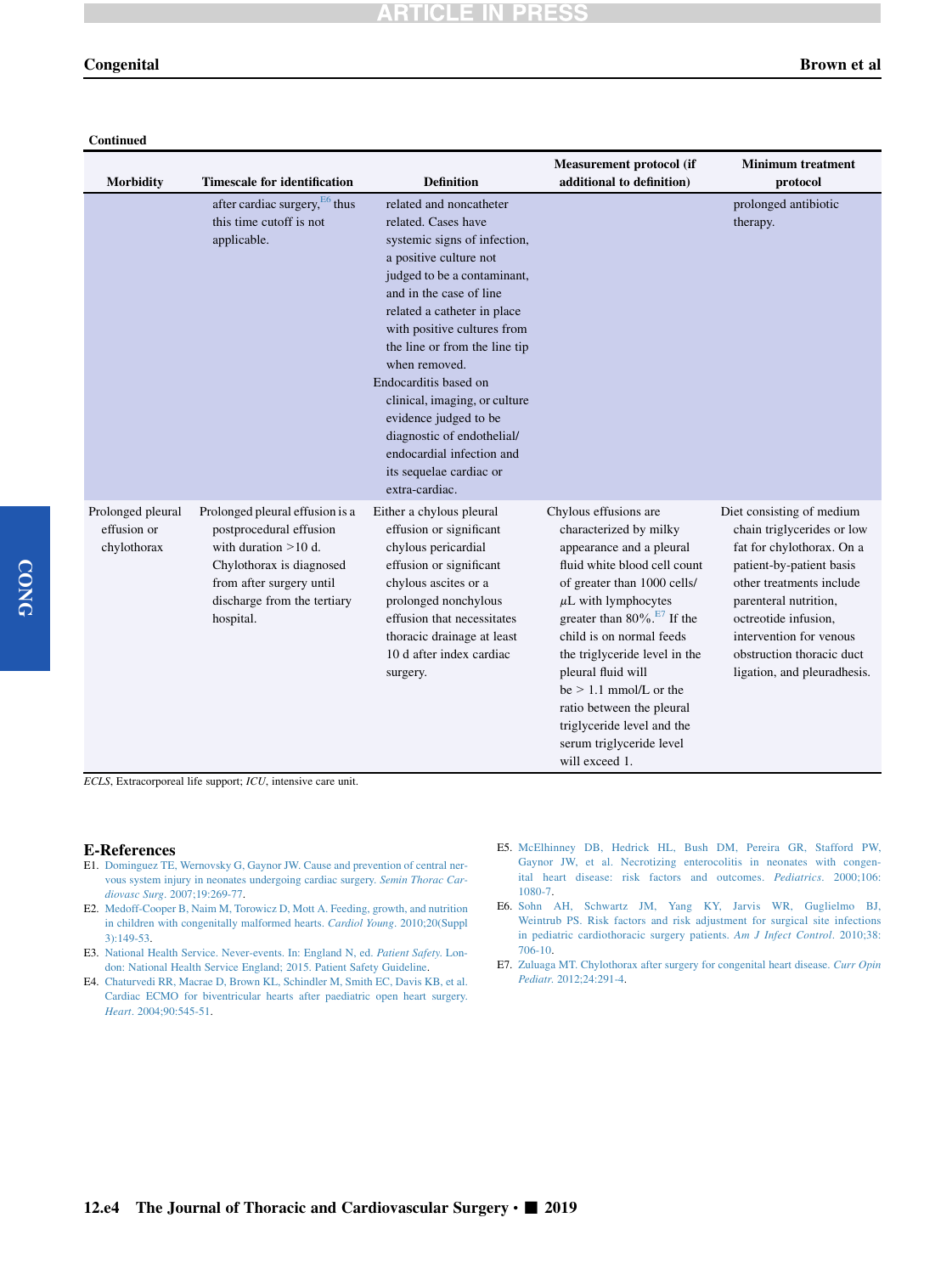# <span id="page-16-0"></span>Appendix E2. Cardiac Procedure Groups Based on Rogers and Colleagues<sup>[12](#page-10-0)</sup>

|                                                                                                                                                                                                                                                                           | (A) Palliative or staged<br>(B) reparative or corrective<br>(C) ungrouped or |
|---------------------------------------------------------------------------------------------------------------------------------------------------------------------------------------------------------------------------------------------------------------------------|------------------------------------------------------------------------------|
| Specific procedure groups                                                                                                                                                                                                                                                 | ambiguous                                                                    |
| Group 1<br>Norwood procedure (stage 1)<br>HLHS hybrid approach                                                                                                                                                                                                            | А<br>A                                                                       |
| Group 2<br>TAPVC repair $+$ arterial shunt<br>Truncus and interruption repair<br>Truncus arteriosus repair<br>Interrupted aortic arch repair<br>Arterial switch $+$ aortic arch<br>obstruction repair (with or<br>without VSD closure)                                    | A<br>$\overline{B}$<br>B<br>B<br>B                                           |
| Group 3<br>Arterial shunt                                                                                                                                                                                                                                                 | A                                                                            |
| Group 4<br>Repair of total anomalous<br>pulmonary venous connection<br>Arterial switch $+$ VSD closure<br>Isolated pulmonary artery band                                                                                                                                  | B<br>B<br>$\mathsf{A}$                                                       |
| Group 5<br>PDA ligation (surgical)                                                                                                                                                                                                                                        | C                                                                            |
| Group 6<br>Arterial switch (for isolated<br>transposition)<br>Isolated coarctation/hypoplastic<br>aortic arch repair<br>Aortopulmonary window repair                                                                                                                      | B<br>B<br>B                                                                  |
| Group 7<br>Senning or Mustard procedure<br>Ross-Konno procedure<br>Mitral valve replacement<br>Pulmonary vein stenosis procedure<br>Pulmonary atresia VSD repair<br>Tetralogy with absent pulmonary<br>valve repair<br>Unifocalization procedure (with/<br>without shunt) | A<br>B<br>C<br>A<br>B<br>B<br>A                                              |
| Group 8<br>Heart transplant<br>Tricuspid valve replacement<br>Aortic valve repair<br>Pulmonary valve replacement<br>Aortic root replacement (not Ross)<br>Cardiac conduit replacement                                                                                     | A<br>C<br><sub>B</sub><br><sub>B</sub><br>B<br>$\overline{C}$<br>(Continued) |

## **Continued**

|                                    | (A) Palliative or staged     |
|------------------------------------|------------------------------|
|                                    | (B) reparative or corrective |
|                                    | (C) ungrouped or             |
| Specific procedure groups          | ambiguous                    |
| Isolated RV to PA conduit          | $\overline{C}$               |
| construction                       |                              |
| Tricuspid valve repair             | A                            |
| Group 9                            |                              |
| Multiple VSD closure               | В                            |
| Atrioventricular septal defect and | B                            |
| tetralogy repair                   |                              |
| Cor triatriatum repair             | B                            |
| Supravalvar aortic stenosis repair | B                            |
| Rastelli - REV procedure           | B                            |
| Group 10                           |                              |
| Bidirectional cavopulmonary shunt  | A                            |
| Group 11                           |                              |
| Atrioventricular septal defect     | B                            |
| (complete) repair                  |                              |
| Group 12                           |                              |
| Fontan procedure                   | $\overline{A}$               |
| Group 13                           |                              |
| Aortic valve replacement – Ross    | B                            |
| Subvalvar aortic stenosis repair   | B                            |
| Mitral valve repair                | B                            |
| Sinus venosus ASD or PAPVC         | B                            |
| repair                             |                              |
| Group 14                           |                              |
| Atrioventricular septal defect     | B                            |
| (partial) repair                   |                              |
| Tetralogy and Fallot-type DORV     | B                            |
| repair                             |                              |
| Vascular ring procedure            | B                            |
| Group 15                           |                              |
| Anomalous coronary artery repair   | B                            |
| Aortic valve replacement - non-    | B                            |
| Ross                               |                              |
| ASD repair                         | В                            |
| VSD repair                         | B                            |
| No specific procedure group        |                              |
| No specific procedure              | C                            |

HLHS, Hypoplastic left heart syndrome; TAPVC, total anomalous pulmonary venous connection; VSD, ventricular septal defect; PDA, patent ductus arteriosus closure; RV, right ventricle; PA, pulmonary artery; ASD, atrial septal defect; PAPVC, partial anomalous pulmonary venous connection; DORV, double-outlet right ventricle.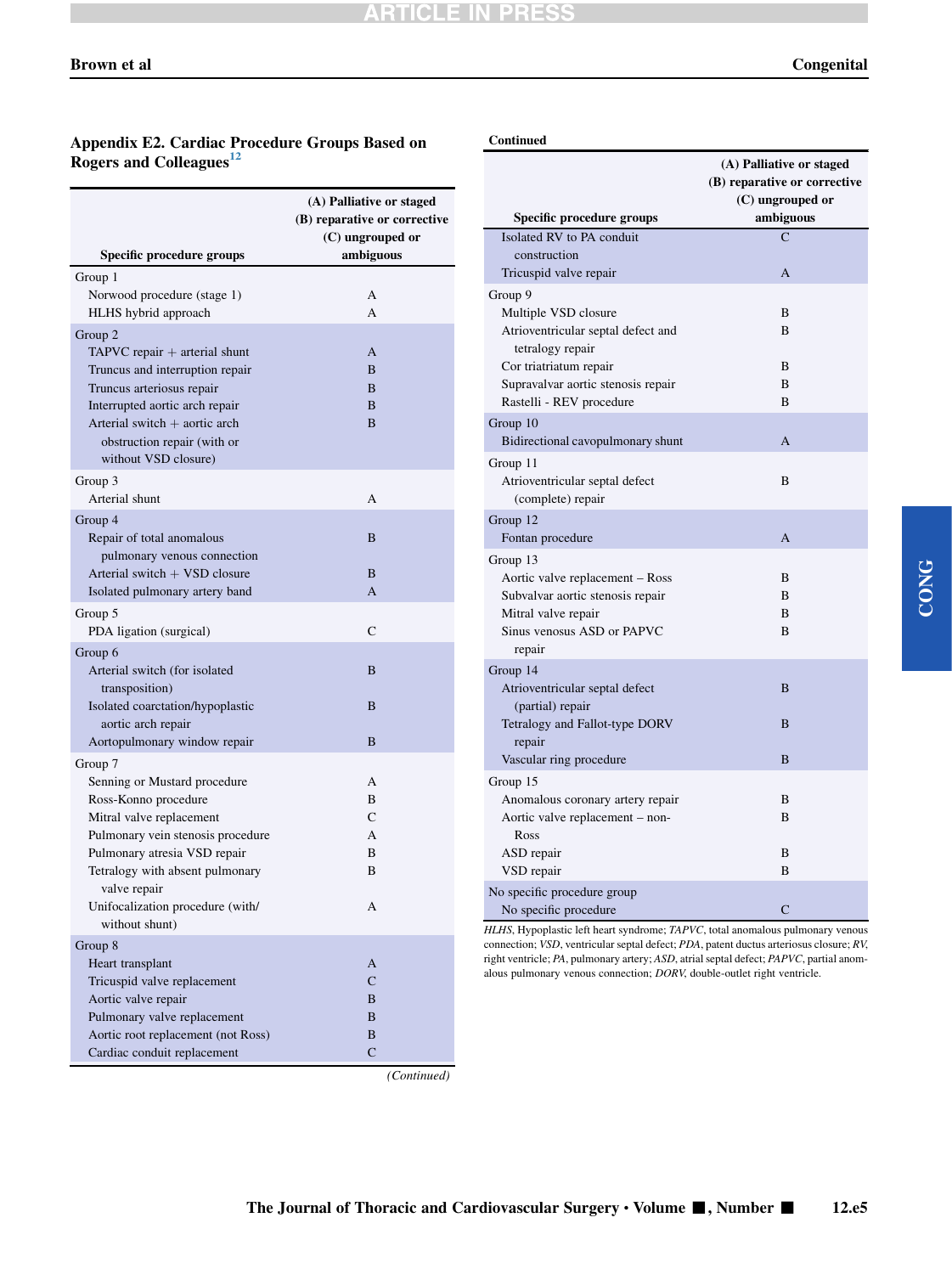# Appendix E2. Cardiac Diagnosis Groups Based on Rogers and Colleagues<sup>[12](#page-10-0)</sup>

| Diagnosis groups                                                                                                                                                                  | Group                                              |
|-----------------------------------------------------------------------------------------------------------------------------------------------------------------------------------|----------------------------------------------------|
| Group 1<br><b>HLHS</b><br>Truncus arteriosus<br>Pulmonary atresia and IVS                                                                                                         | А<br>A<br>A                                        |
| Group 2<br><b>Functionally UVH</b><br>Pulmonary atresia and VSD                                                                                                                   | B<br>$\overline{B}$                                |
| Group 3<br>TGA+VSD/DORV-TGA<br>Interrupted aortic arch                                                                                                                            | C<br>$\mathcal{C}$                                 |
| Group 4<br><b>PDA</b>                                                                                                                                                             | D                                                  |
| Group 5<br>Miscellaneous primary congenital diagnosis<br>Tricuspid valve abnormality (including Ebstein's)<br><b>TAPVC</b><br>Procedure<br>Comorbidity<br>Normal<br>Empty/unknown | D<br>D<br>$\mathsf{C}$<br>N/A<br>N/A<br>N/A<br>N/A |
| Group 6<br>Acquired                                                                                                                                                               | D                                                  |
| Group 7<br><b>AVSD</b><br>Fallot/DORV Fallot                                                                                                                                      | D<br>E                                             |
| Group 8<br>Aortic valve stenosis (isolated)<br>Mitral valve abnormality<br>Miscellaneous congenital terms                                                                         | E<br>E<br>E                                        |
| Group 9<br>TGA+IVS                                                                                                                                                                | C                                                  |
| Group 10<br>Aortic arch obstruction + VSD/ASD<br>Pulmonary stenosis                                                                                                               | E<br>E                                             |
| Group 11<br>Subaortic stenosis (isolated)<br>Aortic regurgitation<br><b>VSD</b><br><b>ASD</b><br>Arrhythmia                                                                       | E<br>E<br>E<br>E<br>E                              |

HLHS, Hypoplastic left heart syndrome; IVS, intact ventricular septum; UVH, univentricular heart; VSD, ventricular septal defect; DORV, double-outlet right ventricle; TGA, transposition of the great arteries; PDA, patent ductus arteriosus; TAPVC, totally anomolous pulmonary venous connection;  $N/A$ , not available; AVSD, atrioventricular septal defect; ASD, atrial septal defect.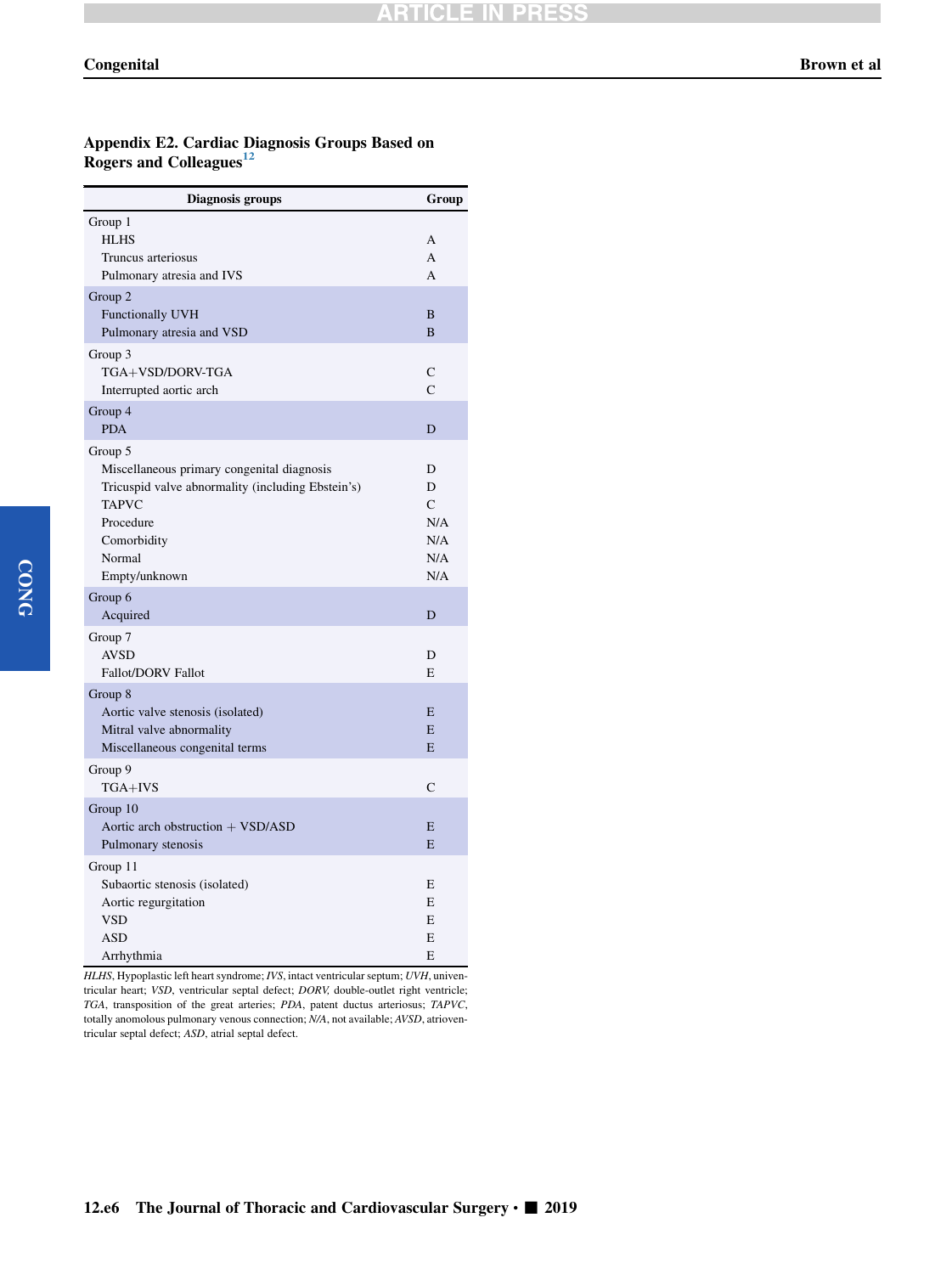# **ARTICLE IN PRESS**

# Appendix E3. Case Mix and Volume by Center

# Center by age bands

| <b>Hospital site</b> | <b>Neonate</b> | Infant | <b>Child</b> | <b>Total</b> |
|----------------------|----------------|--------|--------------|--------------|
| 1.                   | 120            | 444    | 415          | 979          |
|                      | 12.26          | 45.35  | 42.39        | 100.00       |
| 2.                   | 109            | 237    | 192          | 538          |
|                      | 20.26          | 44.05  | 35.69        | 100.00       |
| 3.                   | 130            | 259    | 337          | 726          |
|                      | 17.91          | 35.67  | 46.42        | 100.00       |
| 4.                   | 98             | 219    | 201          | 518          |
|                      | 18.92          | 42.28  | 38.80        | 100.00       |
| 5.                   | 71             | 132    | 126          | 329          |
|                      | 21.58          | 40.12  | 38.30        | 100.00       |
| Total                | 528            | 1291   | 1271         | 3090         |
|                      | 17.09          | 41.78  | 41.13        | 100.00       |

# Center by diagnosis category

|                      |       |       | <b>Cardiac diagnosis complexity</b> |       |       |              |
|----------------------|-------|-------|-------------------------------------|-------|-------|--------------|
| <b>Hospital site</b> | A     | B     | $\mathbf C$                         | D     | E     | <b>Total</b> |
|                      | 58    | 101   | 78                                  | 340   | 402   | 979          |
|                      | 5.92  | 10.32 | 7.97                                | 34.73 | 41.06 | 100.00       |
| 2.                   | 47    | 42    | 59                                  | 175   | 215   | 538          |
|                      | 8.74  | 7.81  | 10.97                               | 32.53 | 39.96 | 100.00       |
| 3.                   | 124   | 110   | 69                                  | 206   | 217   | 726          |
|                      | 17.08 | 15.15 | 9.50                                | 28.37 | 29.89 | 100.00       |
| 4.                   | 32    | 67    | 62                                  | 184   | 173   | 518          |
|                      | 6.18  | 12.93 | 11.97                               | 35.52 | 33.40 | 100.00       |
| 5.                   | 16    | 21    | 56                                  | 118   | 118   | 329          |
|                      | 4.86  | 6.38  | 17.02                               | 35.87 | 35.87 | 100.00       |
| Total                | 277   | 341   | 324                                 | 1023  | 1125  | 3090         |
|                      | 8.96  | 11.04 | 10.49                               | 33.11 | 36.41 | 100.00       |

# Center by procedure

|                      |                      | <b>Procedure category</b>       |                        |              |
|----------------------|----------------------|---------------------------------|------------------------|--------------|
| <b>Hospital site</b> | A: Staged/palliative | <b>B:</b> Reparative/corrective | C: Ungrouped/ambiguous | <b>Total</b> |
| 1.                   | 110                  | 553                             | 316                    | 979          |
|                      | 11.24                | 56.49                           | 32.28                  | 100.00       |
| 2.                   | 72                   | 323                             | 143                    | 538          |
|                      | 13.38                | 60.04                           | 26.58                  | 100.00       |
| 3.                   | 205                  | 356                             | 165                    | 726          |
|                      | 28.24                | 49.04                           | 22.73                  | 100.00       |
| 4.                   | 86                   | 266                             | 166                    | 518          |
|                      | 16.60                | 51.35                           | 32.05                  | 100.00       |
| 5.                   | 37                   | 225                             | 67                     | 329          |
|                      | 11.25                | 68.39                           | 20.36                  | 100.00       |
| Total                | 510                  | 1723                            | 857                    | 3090         |
|                      | 16.50                | 55.76                           | 27.73                  | 100.00       |